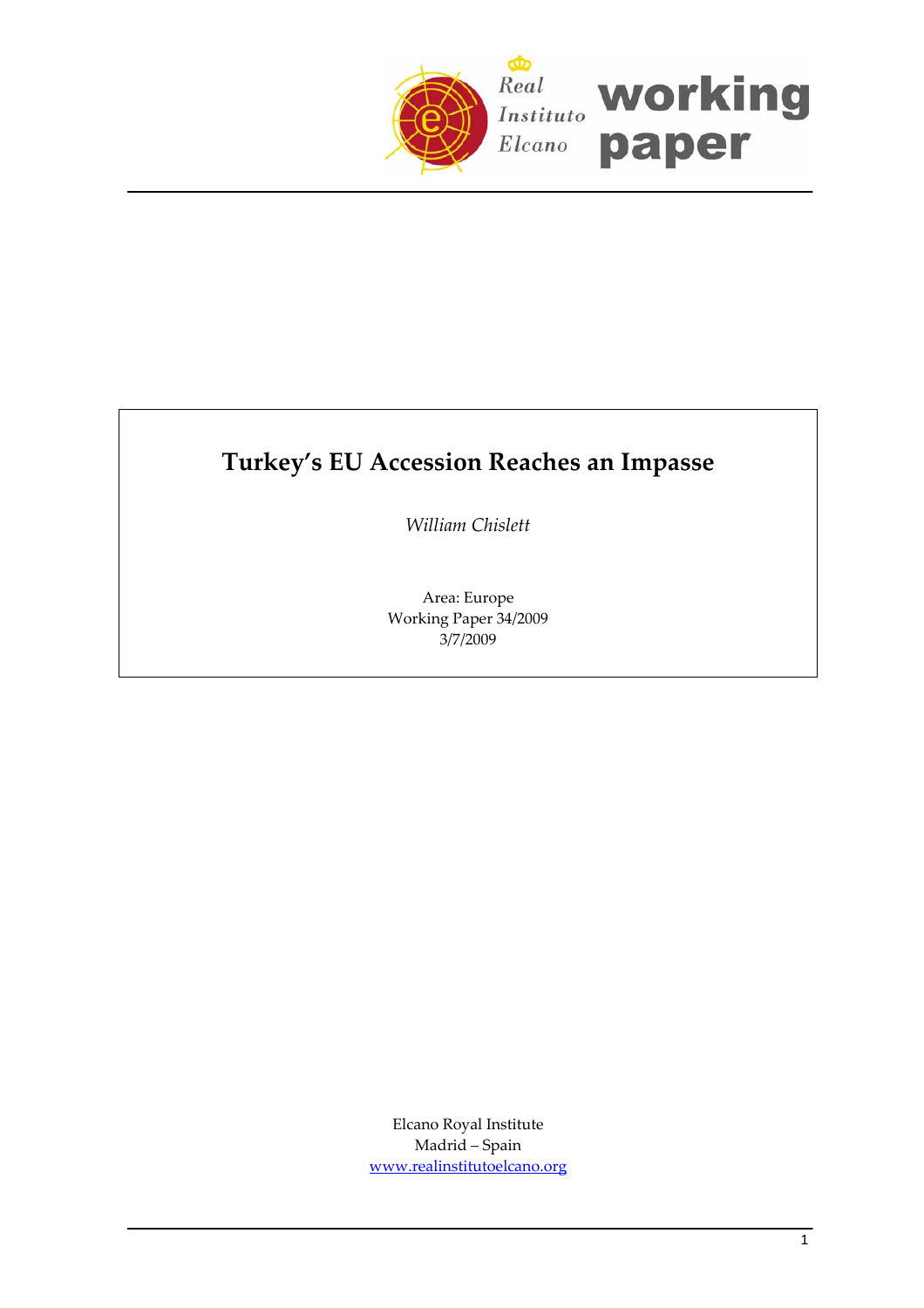

# **Turkey's EU Accession Reaches an Impasse (WP)**

*William Chislett* [\\*](#page-1-0)

# **Summary**

Turkey's EU accession negotiations, started in October 2005, are going very slowly for many reasons, including the government's continued refusal to open its ports and airports to vessels and aircraft from Greek Cypriot‐controlled Cyprus (an EU member since 2004). This issue will come up for review at the EU summit during the current Swedish Presidency. In the worst-case scenario, considered unlikely, negotiations could be suspended. Turkey has opened only 11 of the 35 accession chapters and closed one of them. Political life has become highly polarised between the government of the Islamist Justice and Development Party and the so-called Kemalist secular establishment. As a result, reforms have ground to a halt. Meanwhile, support among Turks for EU entry is declining and France and Germany oppose the country's full membership and instead are pressing for an ill‐defined privileged partnership.

# **Contents**

 $\overline{a}$ 

Introduction The Ergenekon trial Politics: The AKP Loses Power in Local Elections The Sluggish Pace of Reforms Creeping Islamisation Cyprus: A Looming Deadline Armenia: Signs of Rapprochement Foreign Policy: 'Zero Problems with Neighbours' The Kurdish Issue The Economy Conclusion Appendices 1. Turkey's Progress in Negotiating Chapters 2. Timeline: The Long and Winding Road to the Opening of EU Accession Negotiations 3. Basic Statistics, Turkey and Spain Selective Bibliography

<span id="page-1-0"></span><sup>\*</sup> Author of two books on Turkey, four working papers for the Elcano Royal Institute and a study for the *Open Society Foundation (Istanbul) comparing Spain's and Turkey's EU trajectories. He has twice been a Visiting Scholar at Bilkent University, Ankara.*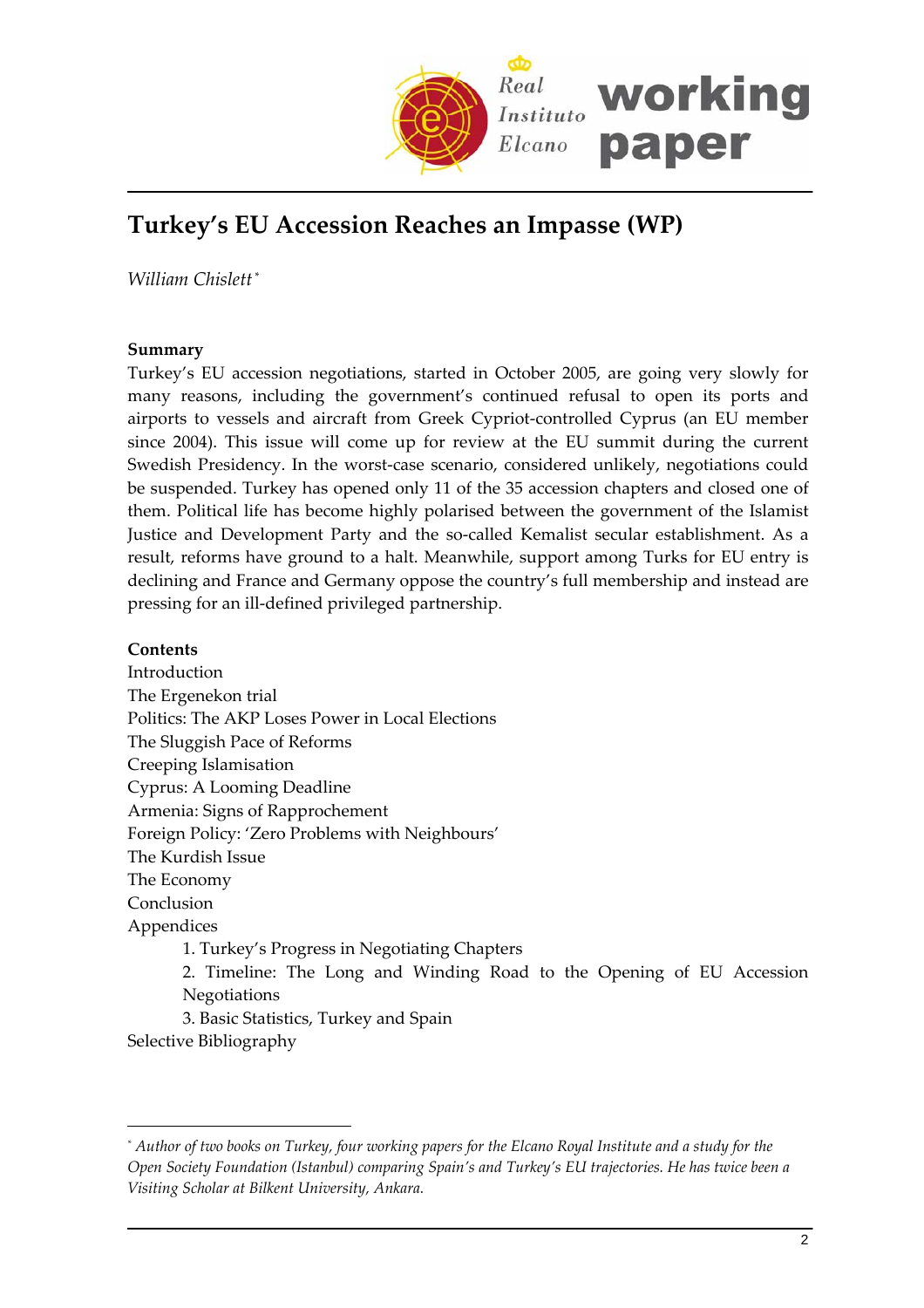

# **Introduction[1](#page-2-0)**

 $\overline{a}$ 

As Turkey approaches its fourth year of negotiating accession to the EU, it is becoming increasingly clear that the reforms yet to be put in place and the obstacles to be surmounted, coupled with the opposition in some EU nations to the county's full membership, make Ankara's chances of success look slim, but not impossible.

As of June the socially conservative government of Recep Tayyip Erdogan, catapulted to power in 2002 when the Islamist Justice and Development Party (AKP) won a landslide victory and re‐elected in 2007, had opened 11 of the 35 negotiating chapters, compared with 25 chapters in the case of the much smaller Croatia. It had closed only one of them (science and research, which consists of one and a half pages, see Appendix 1). Croatia has overtaken Turkey on the accession road and not just because of its much smaller population (4.4 million, compared with Turkey's 72 million), which makes fitting it into the EU‐27 much easier.

Seven of Turkey's chapters remain blocked by the European Council as of December 2006 because of Ankara's failure to open its ports and airports to Greek‐Cypriots –the EU could suspend membership negotiations if Ankara does not meet the deadline this December to do so– and four are opposed by France, which has exercised its veto as of July 2007 and effectively moved the goal posts, on the grounds that chapters in the area of economic and monetary integration would bring Turkey closer to EU membership. An additional chapter (agriculture) is blocked by both France and the European Council. President Nicolas Sarkozy says 'Turkey has no place in Europe' and is pushing for a privileged partnership that would also include Russia.[2](#page-2-1) Sarkozy has been using Turkey to gain domestic political advantage. The German Chancellor, Angela Merkel, also publicly backs the partnership idea. The mood in other EU countries towards Turkey's full membership (it has enjoyed Customs Union since 1996) has also cooled. Among the few governments that actively support Turkey's full membership, provided it meets the criteria, are Spain, which is the EU's President in the first half of 2010, Italy, the UK and Sweden (the current EU President).

<span id="page-2-0"></span><sup>1</sup> I am grateful to Professor Halûk Kabaalioğlu, Chairman of the Economic Development Foundation (IKV) in Istanbul, for inviting me to give a lecture on Spain and Turkey and to his team of young and talented researchers for a brain‐storming session. I would also like to thank Ender Arat, Turkish Ambassador in Madrid, for proposing my visit to IKV. Lastly, I also benefited from conversations with Marcelino Oreja, a former Spanish Foreign Minister and a member of the Independent Commission on Turkey, and Volkan Vural, Turkey's former Ambassador in Madid. I thank Kerem Öktem, a Research Fellow at St. Antony's, Oxford University, for reading the manuscript and making comments.

<span id="page-2-1"></span><sup>2</sup> Sarkozy fails to mention that he was elected to the Presidency by votes not just from France: they also came from French Guyana in South America, Tahiti in the Pacific Ocean, Reunion in the Indian Ocean, Guadeloupe and Martinique in the Caribbean and the islets of Saint Pierre et Miquelon off the Canadian Atlantic coast.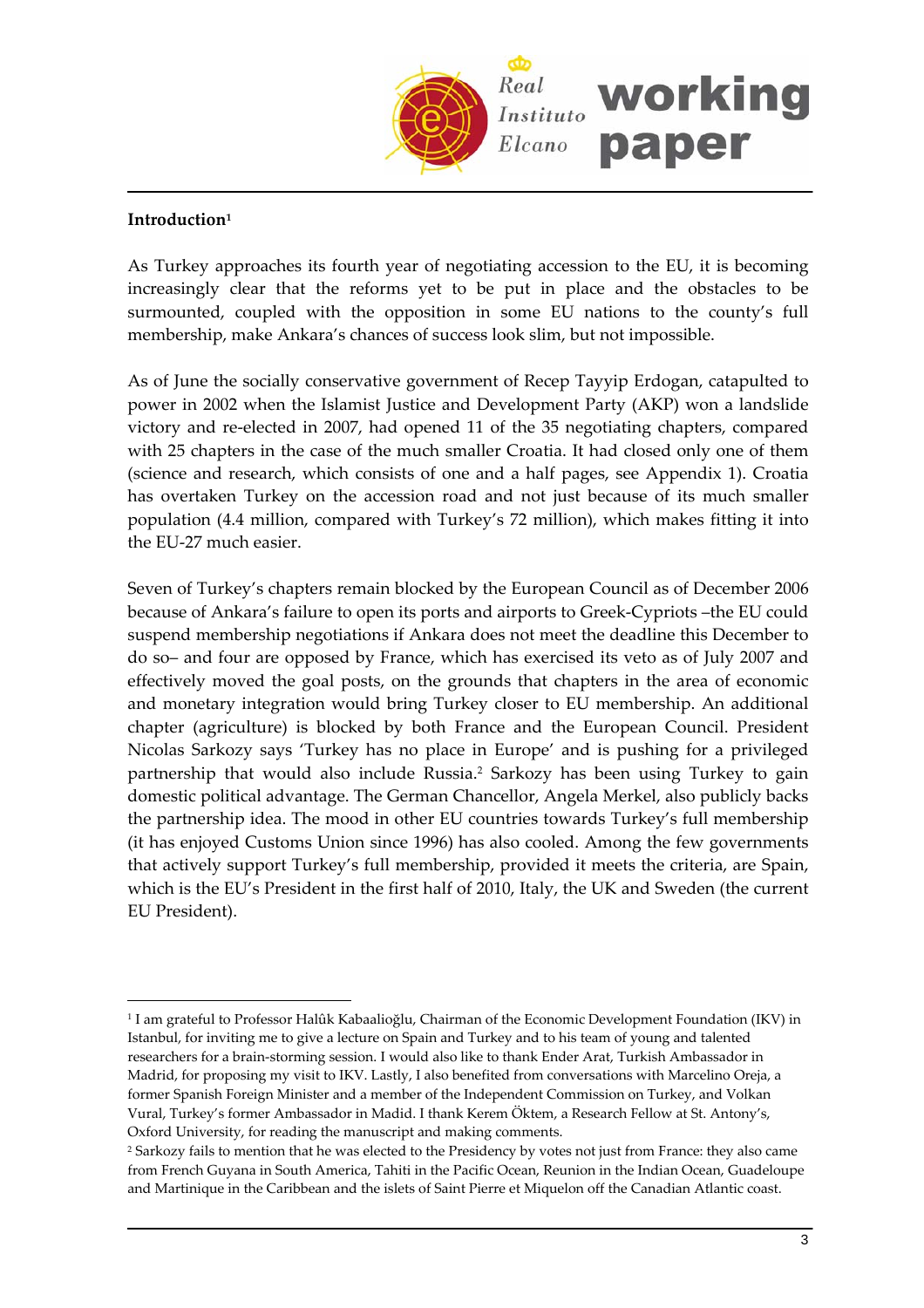

In Turkey, the pace of reform has stalled. By June 2009 only around one‐sixth of a self‐ developed list of legal reform measures announced in April 2007 had been passed. Global rankings show that the country is seriously underperforming in a wide range of areas. It stands 59th in the World Bank's latest Doing Business Report, 58th in Transparency International's 2008 Corruption Perceptions Index, 75th in the Heritage Foundation's 2009 Economic Freedom Index, 84th in the latest UN Human Development Index, 102nd in the Reporters Without Borders 2008 Press Freedom Index and 123rd in the World Economic Forum's Gender Gap Index. It is listed as only 'partially free' in Freedom House's 2008 Freedom in the World Report, and as a 'hybrid' regime, ranking 88th, in the Economist Intelligence Unit's first ever survey of democracies (2007).

The AKP was very reformist in its first three years. One of the many reasons why it won the 2002 general election, to the horror of the so-called Kemalist establishment, a loose coalition that includes the military, the judiciary and the bureaucracy which embraces secularism, Turkish nationalism, state-led development and a strong role for the armed forces, was that it was pro‐EU and had gained the moral high ground over a corrupt and thoroughly discredited political class. The establishment is named after Kemal Atatürk, who founded the Republic of Turkey in 1923 on the ruins of the Ottoman Empire.

The AKP gained much in terms of legitimacy by being a pro‐EU party and thus perceived as being not very Islamist. In its first two years in office, the AKP did more to bring Turkey closer to the EU –through a reform package which led to the decision at the December 2004 Copenhagen summit to start negotiations– than all previous Kemalist post-war predecessors. The AKP followed up the reforms started by the previous (coalition) government.

Once accession negotiations began in earnest, however, as of October 2005 and the economic and political cost of EU reforms began to be felt, the AKP's initial enthusiasm waned, sapped, to some extent, by the anti-membership statements coming out of Paris and Berlin and a feeling that however hard it might try the door would never be opened. Furthermore, support for the EU in Turkey is declining (see Figure 1), particularly among the young. A survey conducted in Izmir among secondary school and university students showed only 30% support for the EU.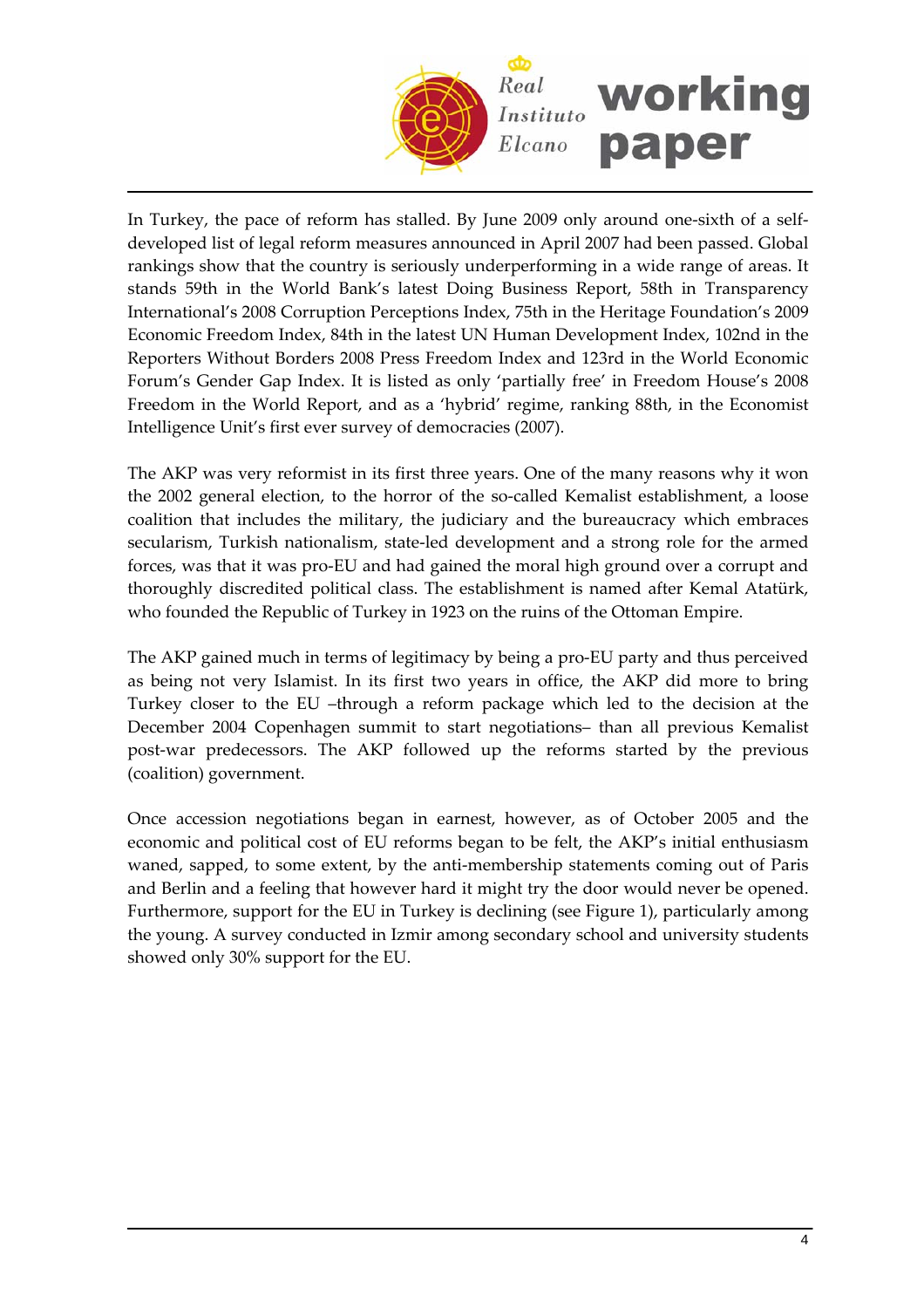

| Figure 1. Support for EU Membership in Turkey, 2004-08 |     |  |
|--------------------------------------------------------|-----|--|
|                                                        | (%) |  |
| 1H 2004                                                | 71  |  |
| 2H 2004                                                | 62  |  |
| 1H 2005                                                | 59  |  |
| 2H 2005                                                | 55  |  |
| 1H 2006                                                | 44  |  |
| 2H 2006                                                | 54  |  |
| 1H 2007                                                | 52  |  |
| 2H 2008                                                | 49  |  |
| 1H 2008                                                | 49  |  |
| 2H 2008                                                | 42  |  |

Source: Eurobarometer.

 $\overline{a}$ 

The European Court of Human Rights' decision in 2005 to uphold Turkey's ban on Islamic‐style headscarves (*turban*) on university campuses is said to have marked a turning point for Erdogan (whose wife wears the headscarf) as he had hoped a favourable ruling would have enabled him to relax the rigidly secular norms and usher in more personal religious freedom in the public space.[3](#page-4-0)

The European Commission's regular annual reports on Turkey's progress towards accession make it very clear there is a long way to go, particularly in the areas of drawing up a new constitution, civilian oversight of the security forces, the judiciary, human rights, protection of minorities and freedom of expression.[4](#page-4-1) To be fair to the AKP, its task has not been made any easier by the antagonism of the Republican People's Party (CHP), founded by the authoritarian reformist Atatürk, and the far‐right Nationalist Movement Party (MHP), who oppose virtually every move of the AKP. The CHP, led by the 70‐year‐ old Deniz Baykal since 1992, appealed 16 bills related to EU reforms to the Constitutional Court in 2008 for both domestic political reasons and its worries about the secular regime.

The AKP is caught between a rock and a hard place; it has been unable to transcend the limited political space created by the army and the CHP/MHP. Yet this cannot be continually used as an excuse not to engage in politics sensibly. The top military brass, the self-proclaimed guardians of the 1982 constitution (drawn up after their last direct coup in 1980 and approved in a referendum when voters were not fully free), remain deeply suspicious of Erdogan and the dismantling of some of the pillars of Kemalism. 'It is a historical irony that the very domestic forces that Atatürk tried to crush 80 years ago are now in the process of fulfilling his vision of a Turkey firmly rooted in the West', said

<span id="page-4-0"></span><sup>3</sup> In June 2009, the French government backed the idea of a parliamentary inquiry into whether the *burka*, which covers the whole body and leaves a slit for the eyes, was in conflict with 'republican principles'. Fadela Amata, the Cities Minister, called the *burka* a 'coffin that kills fundamental reforms'. In 2004, France banned primary and secondary school students from wearing religious symbols, including the headscarf. <sup>4</sup> See the author's analysis of the 2008 progress report at

<span id="page-4-1"></span>*http://www.realinstitutoelcano.org/wps/portal/rielcano\_eng/Content?WCM\_GLOBAL\_CONTEXT=/Elcano\_in/Zonas\_ in/Europe/ARI143‐2008*.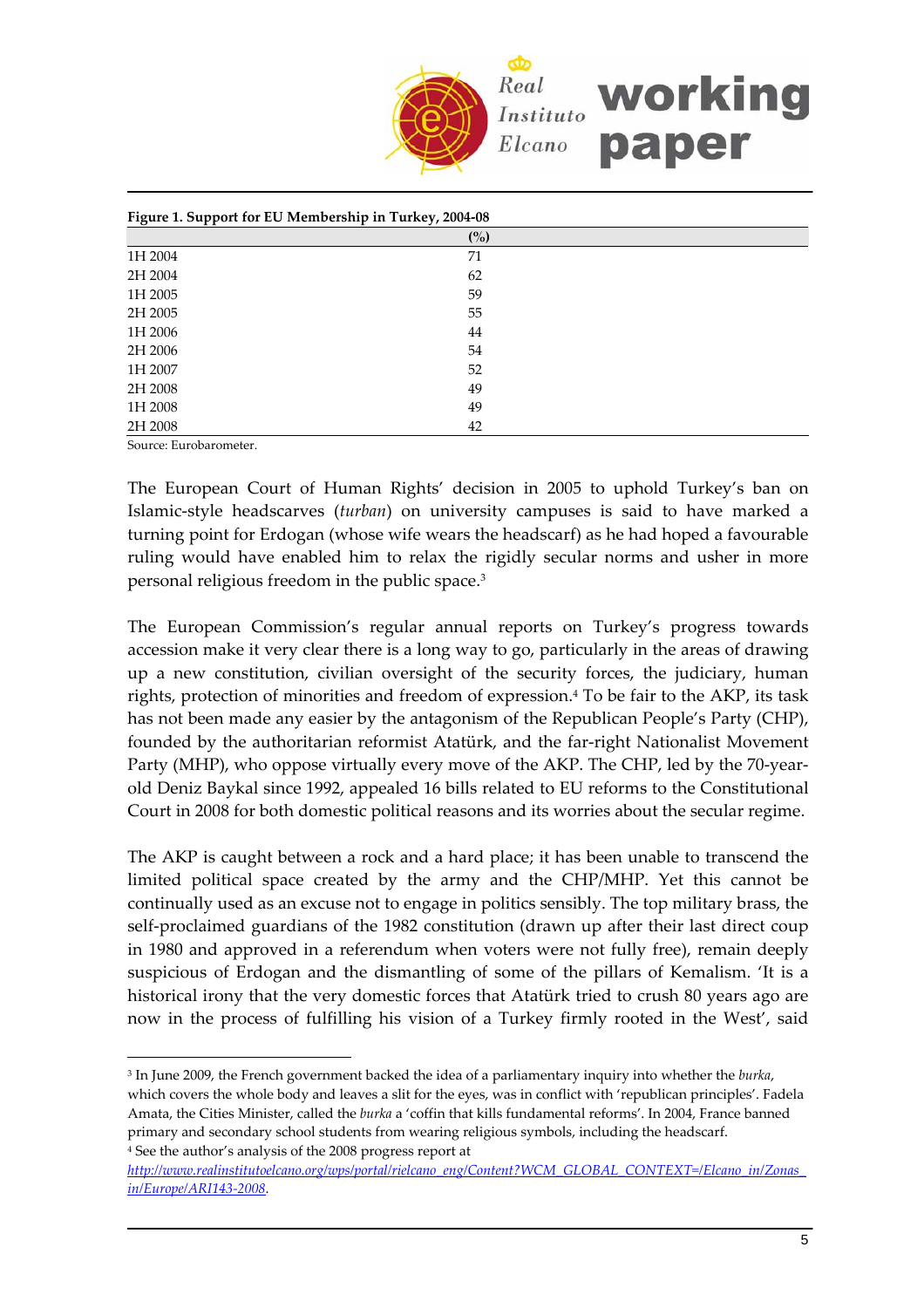

Ingmar Karlsson, the former Swedish Consul in Istanbul. 'The pillars that the Ottoman Empire was based on –religion, ethnic diversity and imperial heritage which Kemalism tried to cast off– are again becoming prominent'.[5](#page-5-0) Meanwhile, the clock is ticking on the reforms needed for EU membership, among which are a requirement to end the military's tutelage of Turkey's democracy. Kemalism, according to the renowned sociologist Ernest Gellner (1925‐95), was as reactionary and dogmatic as any religious orthodoxy and it is proving very resistant to the change that Turkey needs if it is to meet the EU's requirements.<sup>[6](#page-5-1)</sup>

The army tried to prevent Abdullah Gül, the former Foreign Minister, from becoming President in 2007, among other reasons because his wife wears the Islamic-style headscarf.[7](#page-5-2) Erdogan called an election four months ahead of schedule and was returned to power with a larger slice of the vote (from 34% in 2002 to 46%) and Gül was elected President by the Turkish National Assembly for a seven-year term.<sup>8</sup> The CHP boycotted the vote and denounced Gül as an 'enemy of the republic'. No generals attended their new Commander‐in‐Chief's inaugural ceremony. The next presidential election due in August 2014 will be by direct universal suffrage. In 2008, the AKP narrowly escaped a ban after the Constitutional Court found it guilty of anti-secular activities.<sup>[9](#page-5-4)</sup> This climate of hostility has limited the AKP's room for manoeuvre, and, in addition, the party itself shows a lack of appetite for reform, perhaps because it believes (mistakenly in the view of liberals who supported the AKP in 2002 and have drifted away from it) it no longer needs the EU project to sustain itself in power. Liberals who initially supported the AKP have become disenchanted with it, but, sadly, have no other party they can vote for that would fulfil their aspirations of Turkey joining the EU.

Two positive developments this year could lead to a more fruitful relationship between the AKP and orthodox Kemalists and secular fundamentalists and hence invigorate the EU accession process. The first is the hugely important Ergenekon trial of ardent nationalists from various walks of life, including retired generals, journalists, politicians and mafia bosses, who allegedly planned to provoke a military coup through assassinations and other destabilising actions. That this case has come to light is a triumph for the judiciary. If the prosecution gets to the bottom of what looks like a military‐led parallel security state and sentences those responsible Turkey will have taken

<span id="page-5-0"></span><sup>5</sup> See *www.tesev.org.tr/UD\_OBJS/PDF/DPT/AB/TESEV\_Lund\_Report.pdf*.

<span id="page-5-1"></span><sup>&</sup>lt;sup>6</sup> 'The nation must be held by the hand' is a statement attributed to Atatürk.

<span id="page-5-2"></span><sup>7</sup> See the author's analysis of the so‐called 'e‐coup' at *www.realinstitutoelcano.org/wps/portal/rielcano\_eng/Content?WCM\_GLOBAL\_CONTEXT=/Elcano\_in/Zonas\_in/Eu*

*rope/ARI+51‐2007*.

<span id="page-5-3"></span><sup>8</sup> See the author's analysis of the 2007 general election at

*www.realinstitutoelcano.org/wps/portal/rielcano\_eng/Content?WCM\_GLOBAL\_CONTEXT=/Elcano\_in/Zonas\_in/Eu rope/ARI+86‐2007.*

<span id="page-5-4"></span><sup>9</sup> See the author's analysis of the attempt to ban the AKP at

*www.realinstitutoelcano.org/wps/portal/rielcano\_eng/Content?WCM\_GLOBAL\_CONTEXT=/Elcano\_in/Zonas\_in/Eu rope/ARI36‐2008.*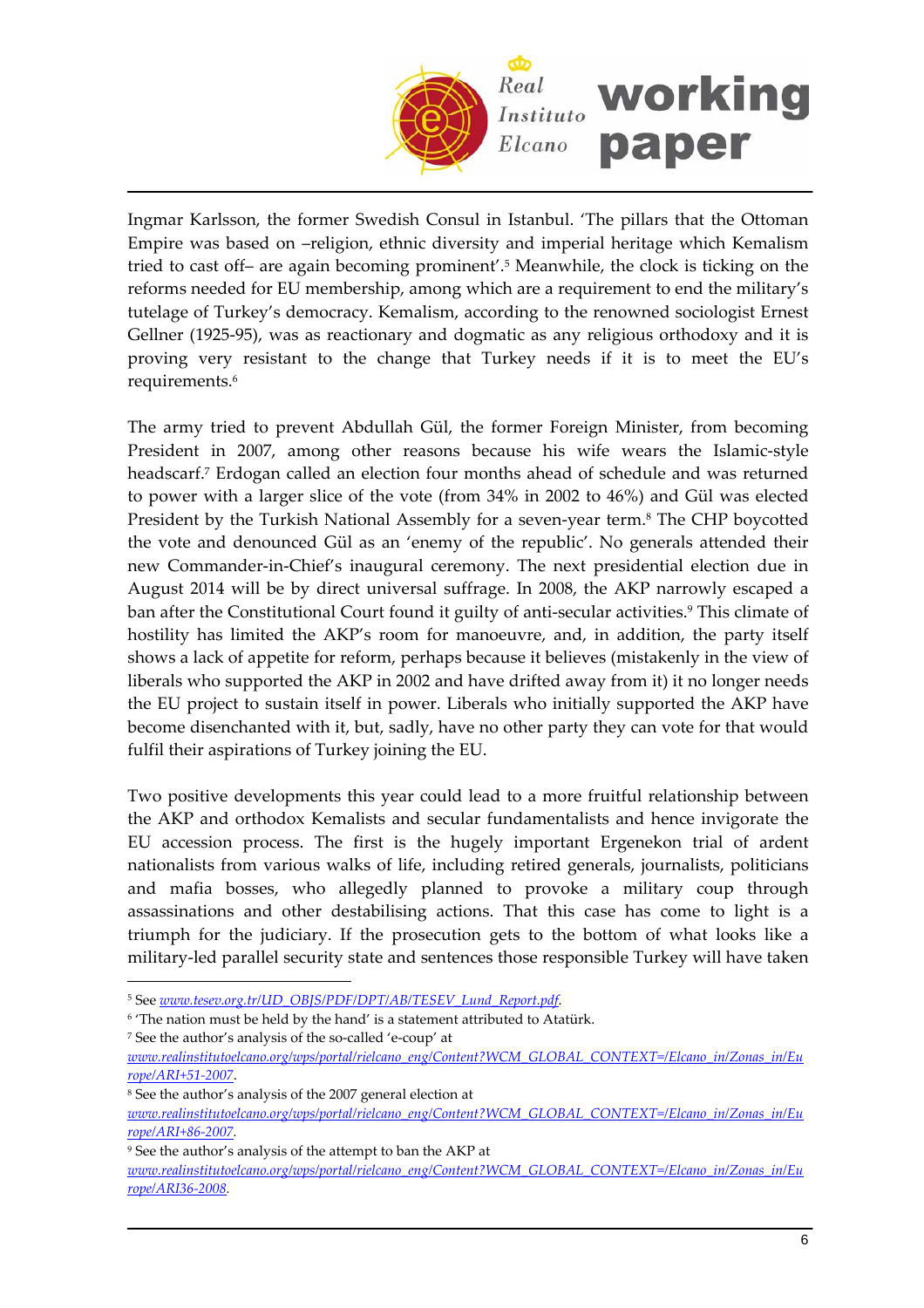

a big step towards becoming a full‐blooded Western‐style democracy. The other development is the loss of power of the AKP in April's local elections, which might make it more disposed to reach out to its aggressively secular political opponents.

# **The Ergenekon trial**

This case represents an historic opportunity to confront what is known in Turkey as the 'deep state', a state within a state, and assert civilian control over the army. According to some analysts, the Ergenekon network began as part of the Turkish Gladio network set up in various European countries with the support of the CIA against communism during the Cold War. US military bases were established in Turkey in 1952. An Italian magistrate, who has been investigating the Gladio network in Italy, believes Turkey is the only country where the network was not dissolved as it mutated into a parallel state structure.

The highly complex and confusing series of cases could lead to the unearthing of many unexplained events in Turkey over the past three decades, including extrajudicial killings of dissident Kurds by counter‐insurgency forces during the 24‐year‐long separatist rebellion by the outlawed Kurdistan Workers' Party (PKK) and the 2007 murder of Hrant Dink, a Turkish‐Armenian editor, who had been threatened by a retired general, Veli Kucuk, before his death. Kucuk, under arrest, is said to be one of Ergenekon's ringleaders.

In 1996, a lorry ran into a Mercedes near the small town of Susurluk. A police chief, a convicted fugitive who was an ultranationalist and a member of the Turkish Parliament were in the Mercedes. The ultranationalist, who died in the accident, was the man driving the car when nationalist youths killed seven students in Bahçelievler 18 years earlier. However, the opportunity to uncover the powerful connections of the 'deep state' was not taken up. In 2005, a bombing of a bookshop owned by a Kurdish nationalist in the south‐ eastern town of Şemdinli, during which two members of the Turkish security forces were caught red‐handed, gave Turkey another chance. However, the prosecutor was disbarred by the Supreme Board of Prosecutors and Judges (HSYK) after indicting the land forces commander of the time as being the founder of a gang that was responsible for the bookshop bombing. The three main suspects –two non‐commissioned officers and a PKK informant– were given nearly 40 years each by a civil court at the end of a lengthy trial process that lasted close to two years. However, in May 2008 the Supreme Court of Appeals declared the case a mistrial and ordered the suspects be retried by a military court.

The growing body of evidence is an embarrassment for the top brass. According to analysts, it has exposed divisions within the army between soldiers in favour of closer links with some of Turkey's Euro‐Asian neighbours, such as Russia, and more pro‐ Western, Atlanticist soldiers who want the country to join the EU. But in today's highly polarised climate, many of the AKP's opponents doubt the veracity of the case simply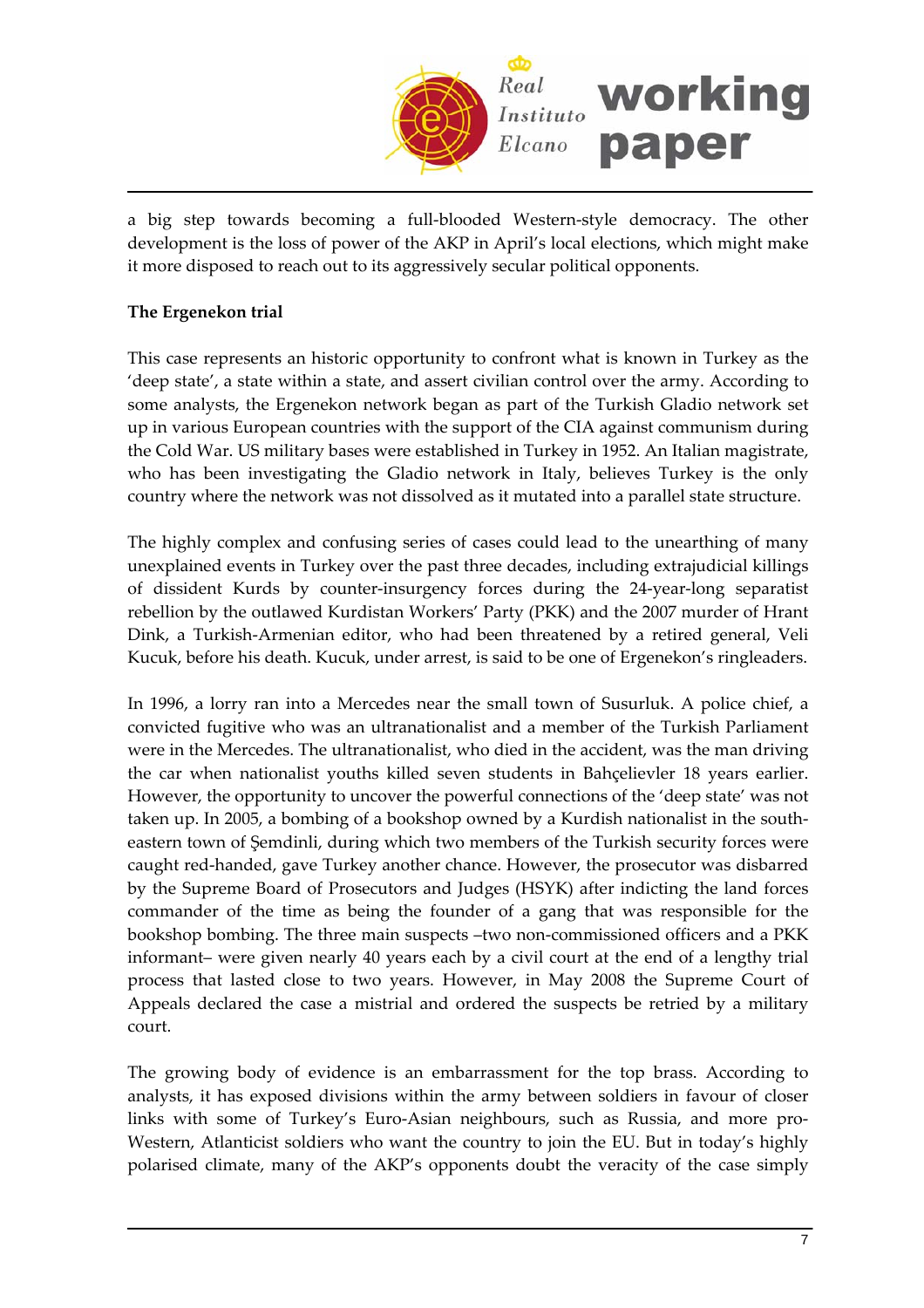

because the government favours it and, in the words of a former senior Turkish official, the AKP is using it as a 'tool of harassment' to create a climate of fear. Some people have been detained without charges for an excessive amount of time. In May, thousands marched in Ankara to protest at the investigation.

The military, the second largest in NATO, has also been put on the defensive by a document leaked in the *Taraf* newspaper with plans to undermine the AKP and the faith‐ based movement of Fethullah Gülen. The 'Action Plan to Combat Reactionarism', allegedly signed by Dursun Cicek, a Colonel in the army's psychological warfare unit, called for 'mobilising agents' with the AKP to discredit it through their actions and words and to plant weapons in the homes of members of Turkey's largest and most influential Islamic brotherhood.[10](#page-7-0) The authenticity of the document has not yet been established. If proved to be false, it would indicate an attempt to discredit the military and, if true, confirm the 'deep state's' mindset and its attempts to overthrow the AKP. Either way, the development is worrying.

The General Staff's Military Prosecutor's Office stated that the alleged plan to undermine the AKP and Gülen movement was not prepared by any department of the General Staff, and as the original version of the document could not be found legal proceedings against the Colonel thought to have prepared it were ruled out. Some Turkish jurists said a military investigation into the alleged plot was unlikely to produce a result that would satisfy the questions of the public and that it should be thoroughly investigated by a civilian court. Parliament passed a groundbreaking law at the end of June empowering civilian courts, not military ones, to prosecute military personnel in peacetime.

According to some reports, the prosecutors in the Ergenekon case are followers of Gülen, but this seemed most unlikely given that the judiciary is one of the pillars of Kemalism. Turkey has long suffered from conspiracy theories. However, the theory that the authors of the document are a group of renegade officers gained credence after a retired General told *Taraf* that he knew of some people who were seeking to discredit the AKP.

<span id="page-7-0"></span><sup>10</sup> Gülen, who left Turkey in 1998 for the US, is a controversial figure. His very well organised religious and political movement has immense commercial holdings and a very wide network of educational institutions (secondary schools and universities world‐wide). He is viewed as either a proponent of tolerance and dialogue or as a Trojan horse for installing *sharia* law in Turkey. Like American protestant missionaries he wants to make Turkey more religious and conservative. For a very critical view of him, see 'Fethullah Gülen's Grand Ambition: Turkey's Islamist Danger', by Rachel Sharon‐Krespin in the *Middle East Quarterly*, *http://www.meforum.org/2045/fethullah‐gulens‐grand‐ambition*. For a response to Sharon‐Krespin's article see the the article by Professor Greg Barton, acting Director at the Centre for Islam and the Modern World, on Gülen's website (*http://www.fethullahgulen.org/press‐room/columns/3207‐a‐response‐to‐rachel‐sharon‐krespins‐ fethullah‐gulens‐grand‐ambition‐turkeys‐islamist‐danger‐l.html*).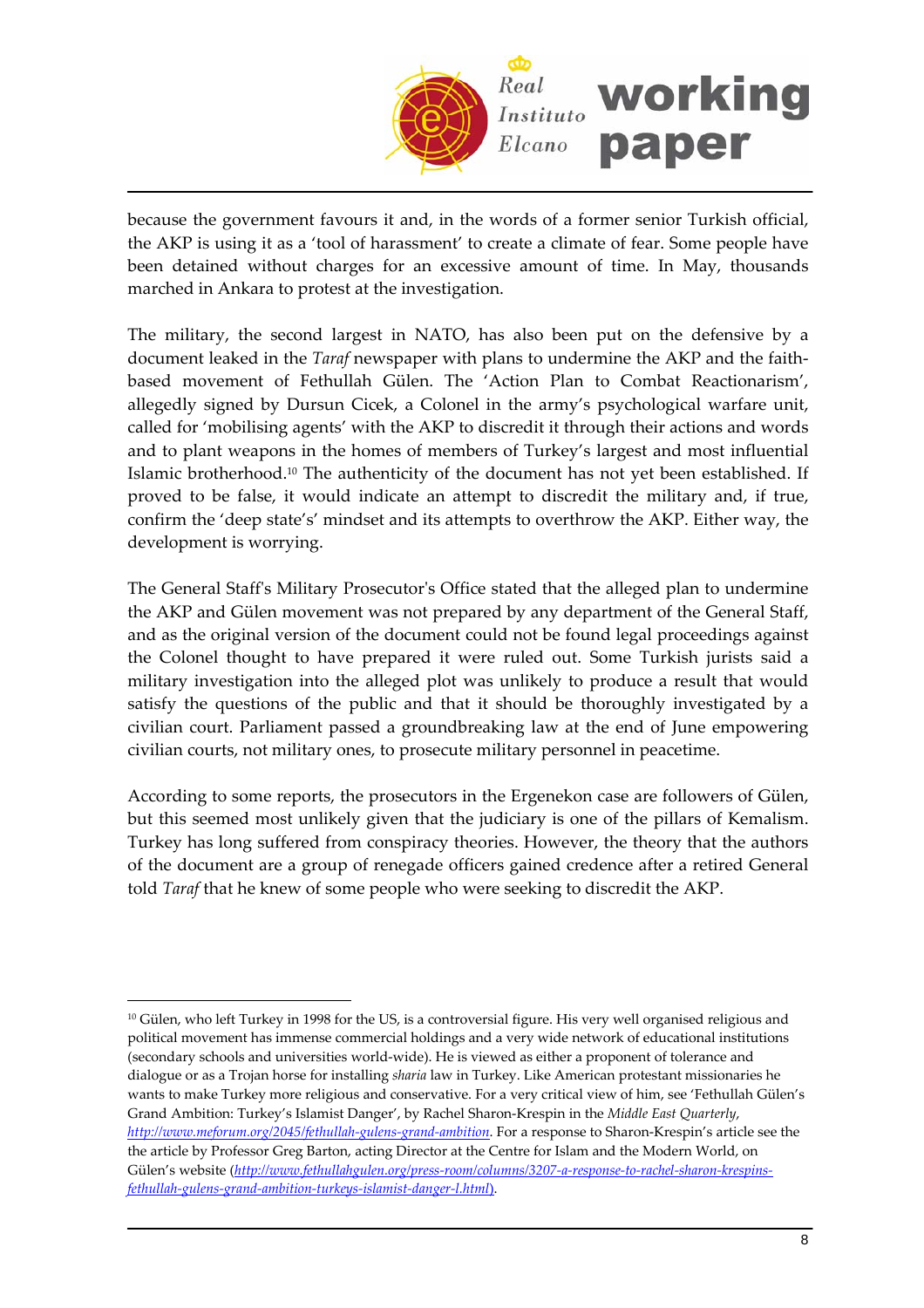

# **Politics: The AKP Loses Power in Local Elections**

If Prime Minister Erdogan believed that storming out early this year from a debate with Israel's President, Shimon Peres, at Davos (Switzerland) over the war in Gaza, would lead to a surge in votes for the AKP in the municipal elections on 29 March he was mistaken[.11](#page-8-0) The party won, but its share of the vote (39%) was well below the 46% gained in the 2007 general election and the even higher level that Erdogan was explicitly hoping for in the local elections. The AKP lost 12 cities, including Antalya, which Erdogan visited 26 times. Nevertheless, the AKP's share of the vote was more than the combined vote of the Republican People's Party (CHP) and the far‐right Nationalist Action Party (MHP).

There were several elements behind the reduced share of the vote: Turkey's wobbling economy, which Erdogan had claimed would not be affected by the global recession; disenchantment among AKP's liberal supporters at the slow pace of reform; the government's failure to deliver on issues such as easing the headscarf ban that disheartened the AKP's pious constituents; and the fielding of some harder line candidates that frightened away voters.

The AKP is no longer such a broad mosque party; it is becoming increasingly harder for Erdogan to satisfy all of the many strands of the party all of the time. The electoral landscape, based on the local elections, can be divided into four segments: the coastal area of western Turkey voted for the CHP and cities in the central Aegean for the MHP; in Istanbul, the AKP mayor lost a lot of votes to the CHP; in the south‐east, the pro‐Kurdish Democratic Society Party (DTP) took back all major cities from the AKP (probably the biggest shock for the AKP) and won 75% of the vote in Diyarbakir, the provincial capital, even though the TRT state television finally launched a 24‐hour Kurdish channel, and in central Anatolia, the AKP strengthened its position in its heartland. According to some commentators, Turks did not feel compelled, as they did in the 2007 general election, to vote for the AKP in order to support democracy. The results of the local elections showed Turks' desire to check the AKP's hegemony.

Erdogan reshuffled his cabinet. Ali Babacan, the Foreign Minister and former Chief EU Negotiator, moved back to a strengthened Economy Ministry with a wider remit, and Ahmet Davutoglu, Erdogan's chief foreign policy adviser, became Foreign Minister. The neo‐Ottomanist Davutoglu is the chief architect of Turkey's more active regional engagement, summed up in the doctrine of 'zero problems with neighbours'. In a separate move, Egemen Bagis became Chief EU Negotiator and the post was given

<span id="page-8-0"></span><sup>11</sup> 'When it comes to killing, you know very well how to kill. I know well how you hit and kill children on beaches', thundered Erdogan. His walkout was widely applauded in the Arab world, particularly in Palestine where posters of him have been displayed. Erdogan spent around 60 minutes of a 90-minute meeting with members of the Independent Commission on Turkey in January 2009 continuing his tirade, to the frustration of the Commission which was seeking information on Turkey's EU progress.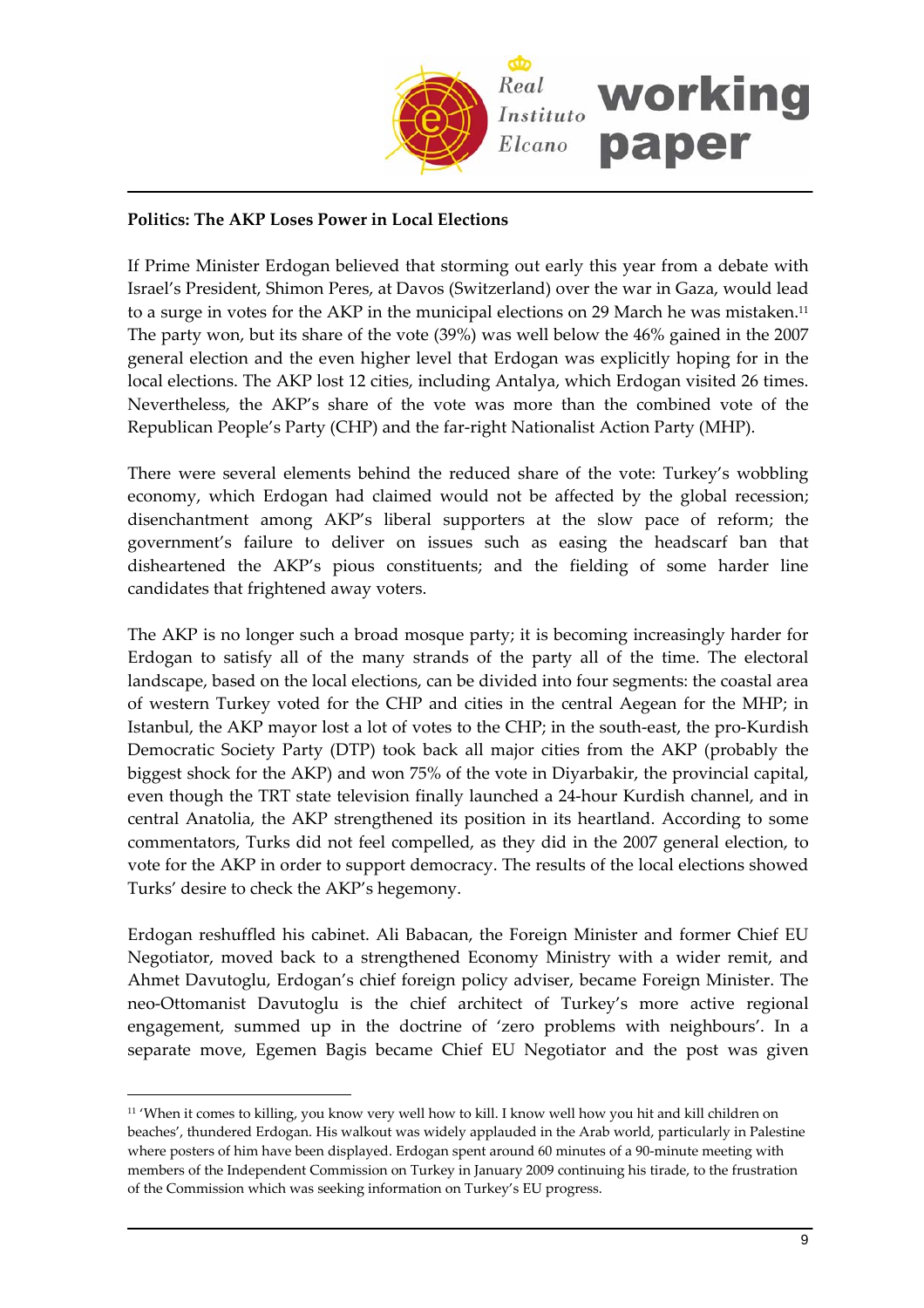

cabinet rank for the first time. Davutoglu and Bagis, however, are perceived as not sharing the same deep commitment to the EU as President Gül.

Dispassionate observers are hoping the loss of political power at the local level will be a humbling experience for Erdogan and temper the authoritarian streak in him. Hakan Altinay, the Executive Director of the Open Society Foundation in Istanbul, says Erdogan needs to 'acquire a bit of Nelson Mandela's touch' and 'reach out to groups who now view him with utter suspicion' in order to 'heal the country's dangerous political divisions'.[12](#page-9-0) Erdogan's call for a boycott of all newspapers and TV channels owned by the Dogan Group, Turkey's largest media group and a thorn in the side of the government for exposing corruption, is symptomatic of the problem and the need for Erdogan to be more magnanimous to his critics and political adversaries. The Dogan Group, which owns nearly half of Turkey's print and broadcasting media, has been fined more than €400 million for alleged tax irregularities, a charge it disputes and appealed against. None of the tax experts that Dogan consulted said it had done anything wrong.

That said, Erdogan's secularist critics would have more moral authority today if they had not looked the other way when the military threatened to intervene and stop Gül from becoming President in 2007. As Altinay points out, the constitutional court 'made a mockery of the constitution it is charged with protecting by establishing quorum requirements (where none had ever existed or been needed) and by annulling constitutional amendments (when they had no right to do so). When defenders or members of the establishment violate rules and norms so blatantly, or seek to undermine constitutional order, previously marginalised newcomers, such as Erdogan and his AKP, can all too easily follow suit. On both sides, lack of principle and accountability damages Turkey'.

# **The Sluggish Pace of Reforms**

 $\overline{a}$ 

The AKP has gained a lot of credibility by pushing ahead with the Ergenekon trial and taking on the 'deep state', which would probably never have happened with another party in power. Whether the AKP's motives are entirely altruistic is another matter: the trial serves the government's interests of weeding out its hardline opponents.

Meanwhile, legal and administrative measures in other areas have led to a worsening of the human rights situation. The revised Anti‐Terrorism Law of 2006 treats children between the ages of 15 and 18 as adults. Since its promulgation, more than 800 teenagers face prosecution in adult courts for allegedly supporting the terrorist PKK after throwing stones at the police during anti‐government riots in the south‐east or changing pro‐PKK slogans. All are charged under Article 220/6 of the penal code, which criminalises acts on

<span id="page-9-0"></span><sup>12</sup> See 'Recep Tayyip Erdogan: the Mandela Test', by Hakan Altinay, O*pen Democracy*, 17/III/2009, *www.opendemocracy.net/article/recep‐tayyip‐erdogan‐the‐mandela‐test*.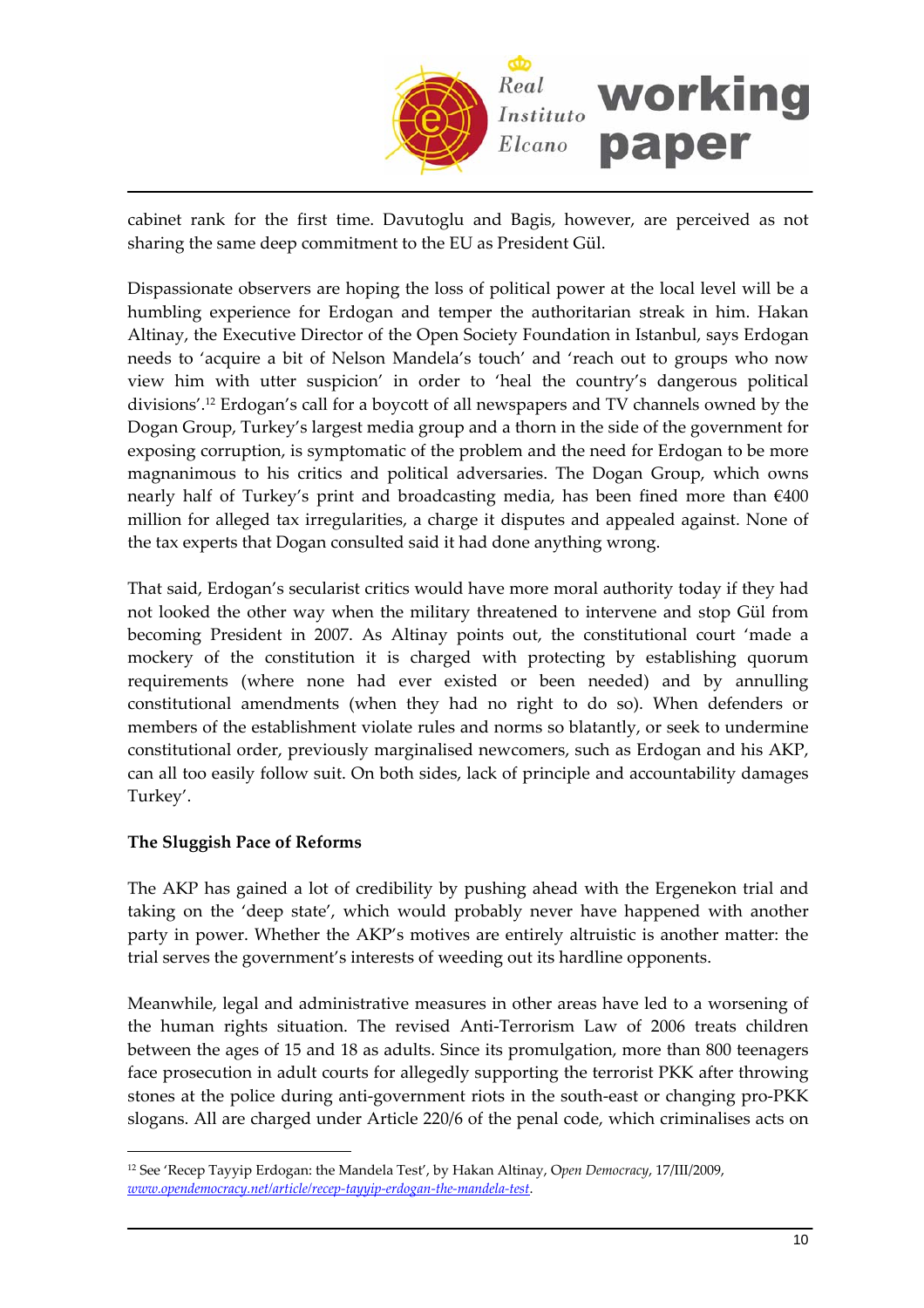

behalf of a terrorist organisation.[13](#page-10-0) Some of the children have been held in prison before coming to trial. Human Rights Watch says this is in violation of the Convention on the Rights of the Child, to which Turkey is a party.

Police violence has also been on the rise. In one incident, Engin Ceber died last October in hospital after being held and beaten up in prison. He was arrested along with others for protesting against the impunity of Turkish authorities in the case of the shooting a year earlier of Ferhat Gerçek. In a landmark statement, the Turkish Minister of Justice accepted the responsibility of the state for Ceber's death and an indictment was drawn up against 60 state officials. More than 50 people have been killed by the police since the change in the anti‐terrorism law.

According to Amnesty International's latest report on Turkey, issued in May, cases of torture and other ill-treatment have increased, despite the government's zero tolerance policy, dissenting views have been met with prosecution and intimidation, discrimination based on sexual orientation and gender identity persisted and implementation of laws aimed at preventing violence against women and girls remained slow.[14](#page-10-1) Although Article 301 of the penal code, which criminalises 'denigration of Turkishness', has been amended, it remains, in the words of Amnesty, an 'unfair limitation to freedom of expression'. Investigations under the new Article 301, which makes it a crime to 'denigrate the Turkish nation' continued, authorised by the Justice Minister as required by the amendments. Turkey's highest appeals court upheld in May a case against the 2006 Nobel laureate novelist Orhan Pamuk, brought by various individuals demanding compensation for the remarks he made in 2005 that landed him in court. That case was dropped under a technicality and in the wake of international outrage. Pamuk told a Swiss magazine that '30,000 Kurds and a million Armenians were killed in these lands and nobody but me dares to talk about it'. The compensation case was most unlikely to succeed, but it exposed the need for an overhaul of legislation to remove all articles and clauses that allow state institutions and individuals to bring charges that then have to be considered by the judiciary[.15](#page-10-2)

Law 5816 regarding crimes committed against Kemal Atatürk, the revered founder of the Turkish Republic, has yet to be amended. His portrait hangs in most shops and restaurants and adorns all banknotes. An Istanbul court ban on access to the video‐

<span id="page-10-0"></span><sup>13</sup> See 'Stone‐throwers in Glass Houses", *The Economist*, 23/V/2009.

<span id="page-10-1"></span><sup>14</sup> *See http://report2009.amnesty.org/en/regions/europe‐central‐asia/turkey*.

<span id="page-10-2"></span><sup>15</sup> See 'Pamuk "Insult to Turkishness" Claims Return to Court', *The Guardian*, 15/V/2009,

*www.guardian.co.uk/books/2009/may/15/pamut‐insult‐turkishness‐court*. In June, an Istanbul court acquitted the Turkish novelist Nedim Gürsel of inciting religious hatred with the publication of his novel *The Daughters of Islam.* A private citizen accused the novel of denigrating religious values under article 216 of the Turkish penal code, a complaint supported in a rare intervention by the Turkish directorate of religious affairs. The charge carried a maximum sentence of three years in prison.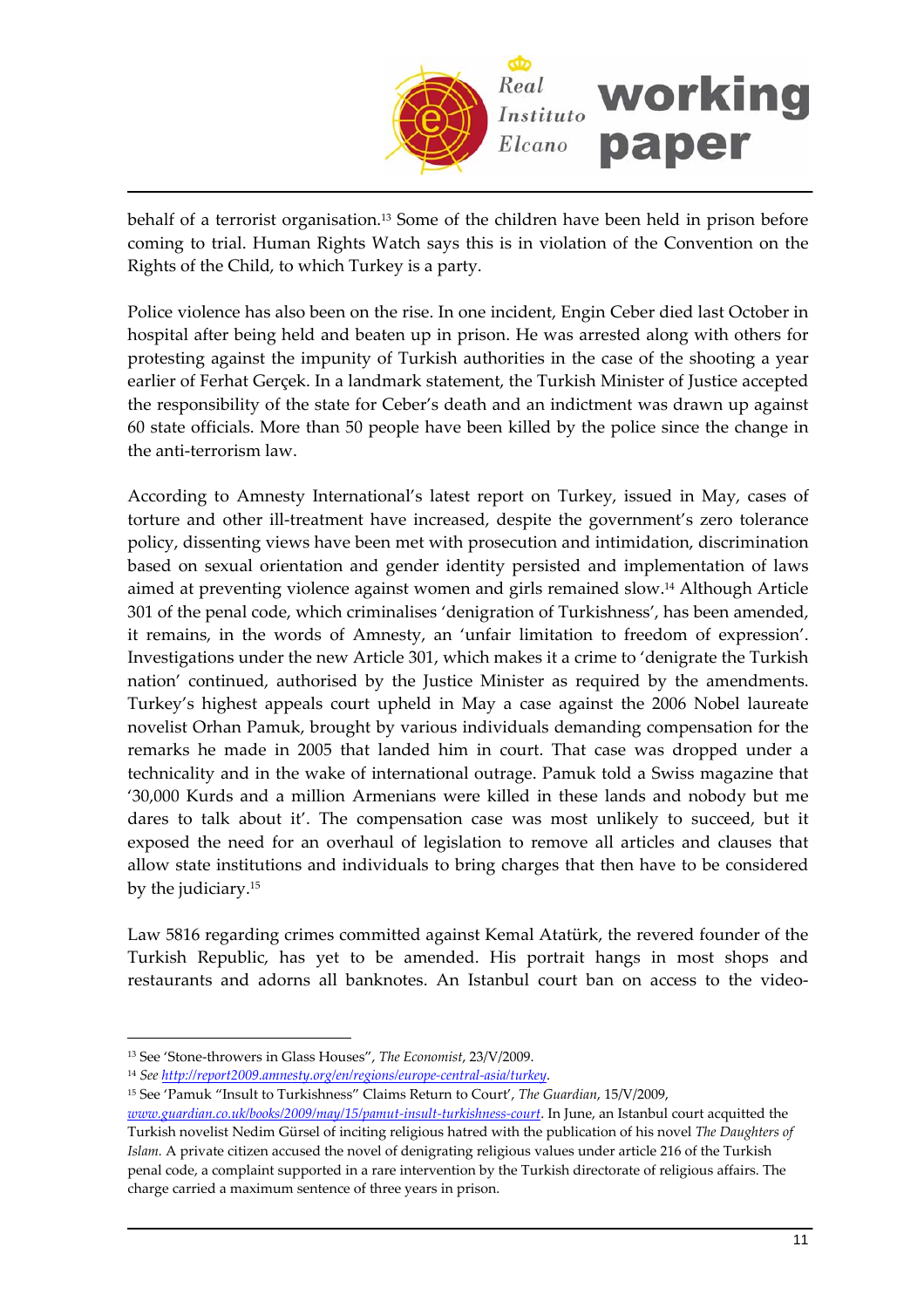

sharing website YouTube more than two years ago, after Greek videos accused Atatürk of homosexuality, has still not been lifted.<sup>[16](#page-11-0)</sup>

In the military sphere, there is still a lack of civilian control of the gendarmerie, which oversees security in rural areas, the army has not renounced its political role and there is little civilian oversight of military assets and budgets. The role of the once all-powerful National Security Council has diminished, however. It has been headed since 2003 by a civilian.

Political parties still have to win a minimum of 10% of total votes in order to gain seats in the national parliament. In Spain, the barrier is 5%. Turkey's threshold prevents the formation of a parliament reflecting more accurately the country's political realities and skews parliamentary representation: the AKP won 34% of the vote in the 2002 general elections and 67% of seats in the Assembly as only one other party cleared the hurdle. Half the electorate was thus disfranchised. The AKP won 47% of the votes in 2007 and 62% of seats as two other parties cleared the hurdle. The EU asked Turkey in the 2007 Accession Partnership to 'align with best practices in EU member states as regards legislation on political parties' and to make party financing fully transparent. Ironically, given the Kemalists deep suspicion of the AKP, the 10% hurdle has given the party a disproportionate strength in parliament.

On the constitutional front, there are still no signs of amending the constitution, drafted under military rule in 1982, which accords too much authority to the state and not enough rights to the individual, a situation that contradicts EU norms[.17](#page-11-1) The AKP's approach, in its first government (2002‐07) was piecemeal, concentrating on issues dear to the hearts of its bedrock pious supporters, such as easing the ban on the wearing of the Islamic‐style headscarf. This only antagonised its opponents –who took the issue to the Constitutional Court and got the reform reversed– and made politics even more factional. The CHP and the MHP, emboldened by their results in the municipal elections and an AKP perceived as weakened, still refuse to co-operate with the AKP over root and branch reform of the constitution. One of the opposition's main reasons for blocking any talk of reforming the constitution is that it fears the AKP will use it as a way to gain power in the judiciary.

<span id="page-11-1"></span><span id="page-11-0"></span><sup>16</sup> Turkey is not the only country with such archaic laws. Spain's criminal code forbids both 'insulting' and 'undermining the reputation of' certain members of the royal family. In 2007, a judge ordered all copies of the satirical magazine *El Jueves* to be removed from newsstands after the cover showed Crown Prince Felipe and Princess Letizia having sex. The two cartoonists were fined €3,000 each. The cartoon was a comment on the government's announcement that it would pay couples  $\epsilon$ 2,000 for each new baby born or adopted. <sup>17</sup> 'The underlying philosophy of the 1982 Constitution was to protect the state from the actions of its citizens, rather than protecting the fundamental rights and liberties of citizens from the state's encroachment'. Ergun Özbudun & Serap Yazici, 'Democratisation Reforms in Turkey', Turkish Economic and Social Studies Publications, September 2004.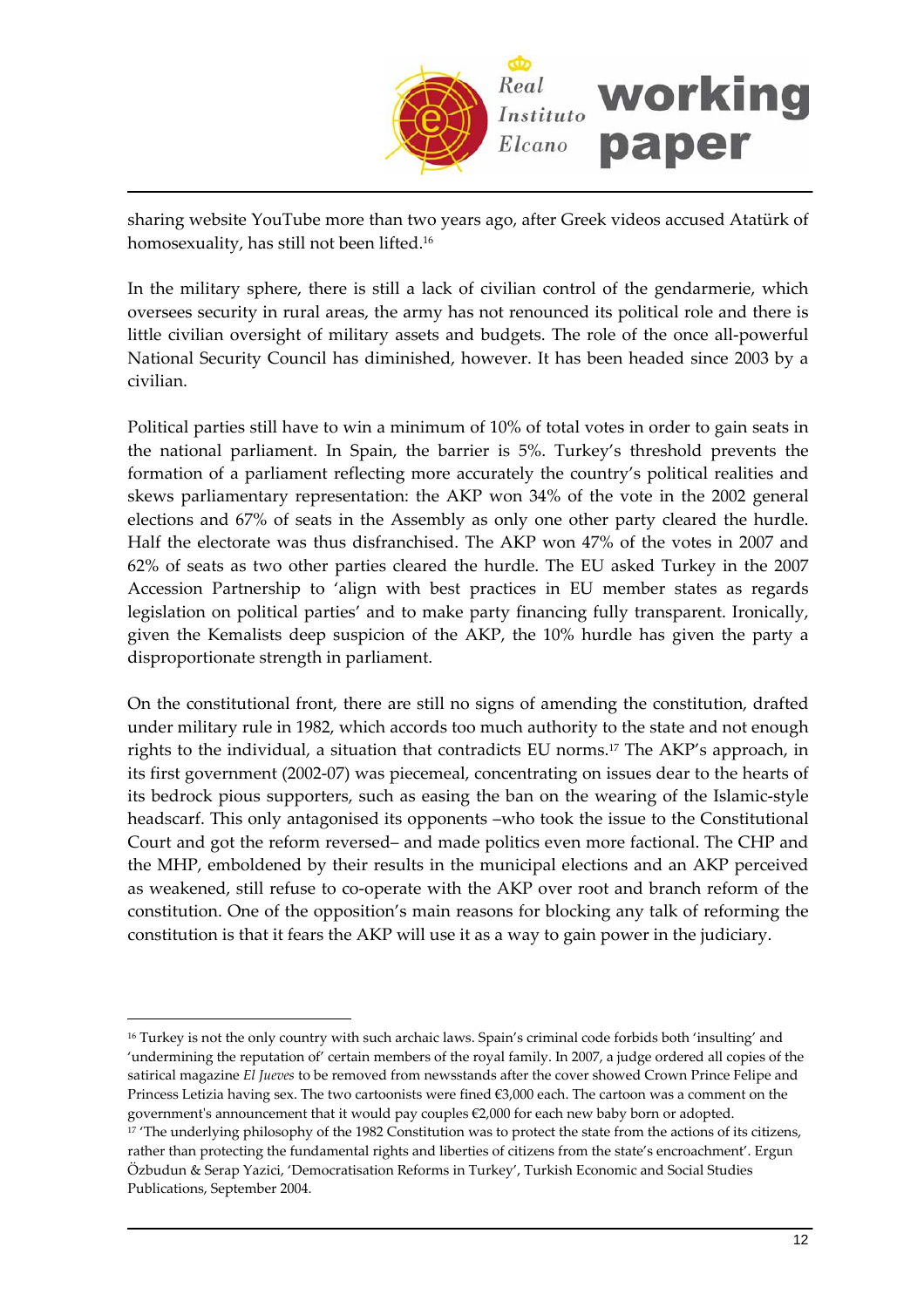

The passing of a trade union law required for opening a chapter of EU negotiations has also been the casualty of ideological battles and a reform of the outdated commercial code has been stuck in parliament since last December. Turkey does not yet have basic trade union rights: there are restrictive thresholds for trade unions to be eligible for collective bargaining, restrictive provisions relating to the right to strike and to collective bargaining for public-sector employees, and limitations for certain public-sector employees on joining trade unions. The international Labour Organisation (ILO) has long complained that Turkey is out of step with the EU. As a result of the lack of a new trade union law, the chapter on social policy could not be opened, as hoped for during the Czech Republic's EU Presidency, and only one chapter (taxation) was opened.

The AKP lacks the two-thirds majority in Parliament which would enable it to push through reforms, but even if it had such a position use of it in a country as polarised as Turkey would only provoke the secular autocrats.

# **Creeping Islamisation**

 $\overline{a}$ 

While the Ergenekon trial is exposing a violent parallel state, the AKP, through a subtle process of societal pressure, has been fomenting what the Turkish academic Kerem Öktem, a Research Fellow at St Antony's, Oxford University, calls a 'moderate Muslim society.' This is his shorthand for a society where 'a few areas of relative social freedom in cities like Istanbul and Izmir and tourist areas notwithstanding, girls are educated with the aim of being good mothers and might also work until they get married, where modesty rules (either headscarf or at least long sleeves) and where alcohol is served if at all only in dedicated areas outside town centres, not visible to the large public.[18](#page-12-0) Religion has become the central unifying factor in what is otherwise a diverse society, and creationism is being taught alongside evolution as an equally important scientific theory'.

Two developments provide an insight in terms of tolerance. One is the rising number of murders of transsexuals, transvestites and homosexuals<sup>[19](#page-12-1)</sup> and the other is the sacking earlier this year of Dr Cigdem Atakuman, editor of a leading science magazine for a cover story on Charles Darwin. The Darwin cover in the March issue of *Bilim ve Teknik* (Science and Technology), published by a government agency, the Scientific and Technological Research Council (TÜBITAK), was replaced with one on global warming (see Figure 2). Intelligent design is taught in some Turkish schools, thanks to some extent to Adnan Oktar, a preacher who set up the *Bilim Arastirma Vakfi* (Scientific Research Foundation),

<span id="page-12-0"></span><sup>18</sup> The government levies a 63% *ad valorem* tax on all wines before value added tax, making it impossible for Turkey's burgeoning wine industry to compete on price. See 'The new Ottoman emperors', by Janice Robinson, *Financial Times*, 5/VI/2009.

<span id="page-12-1"></span><sup>19</sup> See 'Another Stuggle: Sexual Identity Politics in Unsettled Turkey',

*www.merip.org/mero/interventions/oktem\_interv.html*, and 'Deep Trouble', *New Humanist*, issue 6, November/December 2008, *http://newhumanist.org.uk/1891*, both by Kerem Öktem.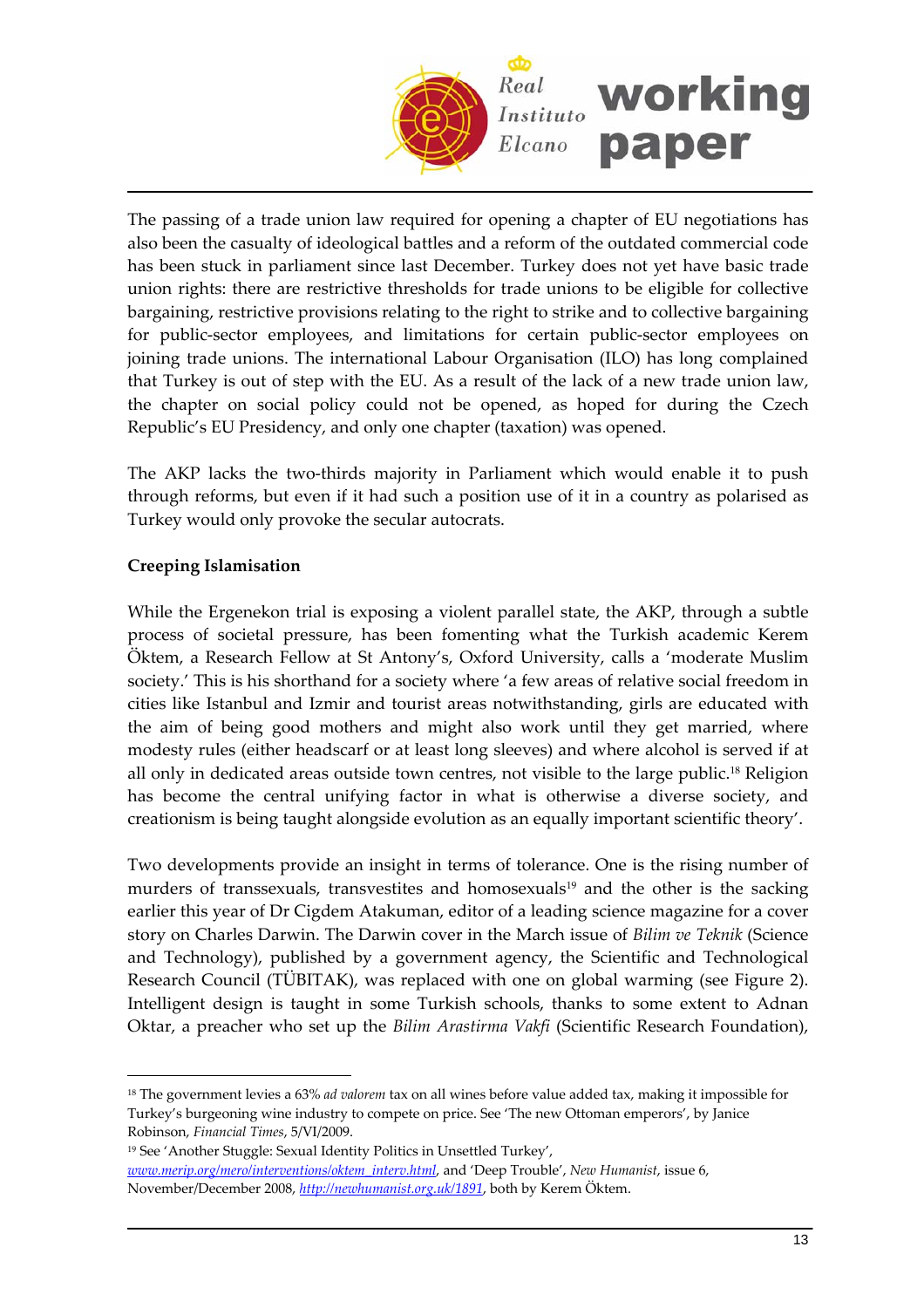

and the schools of Fetullah Gülen. Oktar's *Atlas of Creation* has been distributed around the Muslim world and Europe.

The decision to sack Dr Atakuman was made by Ömer Cebecci, Vice-president of TÜBITAK. He is a pious Muslim and a former professor at the King Abdulaziz University in Jeddah, Saudi Arabia, during the 1980s. The AKP has tended to fill leading positions in public institutions with people (generally men) sympathetic to its moderate Islamist worldview. Leading Turkish scientists, shocked by the move, called for the resignation of Cebecci.[20](#page-13-0)



**Figure 2. Darwin cover replaced by one on global warming**

A study by Binnaz Toprak, a political science professor, shows how basically all groups who do not confirm to the AKP‐promoted lifestyle suffer from some degree of social pressure.[21](#page-13-1) She concludes that while the large cities in the western part of the country can accommodate niches for all social groups, a certain version of 'modern Islam' has become hegemonic in most cities in central and eastern Anatolia and the Black Sea. She suggests that all non‐conforming groups, ranging from male students with long hair and earrings, women without headscarves to heterodox Muslim groups like Alevis suffer from various forms of discrimination and marginalisation, which are often supported by state agencies, while attacks on people who are/look different are often not investigated by the police.

Perhaps one should not be too surprised by this worrying development. Large parts of central Anatolia, the heartland of the AKP, were never noted for their pluralism in lifestyles, and Christian Democrat parties, when in power in Europe, also sought to push

<span id="page-13-0"></span><sup>&</sup>lt;sup>20</sup> A subsequent issue of the magazine reinstated Darwin on the cover.

<span id="page-13-1"></span><sup>21</sup> Not yet available in English.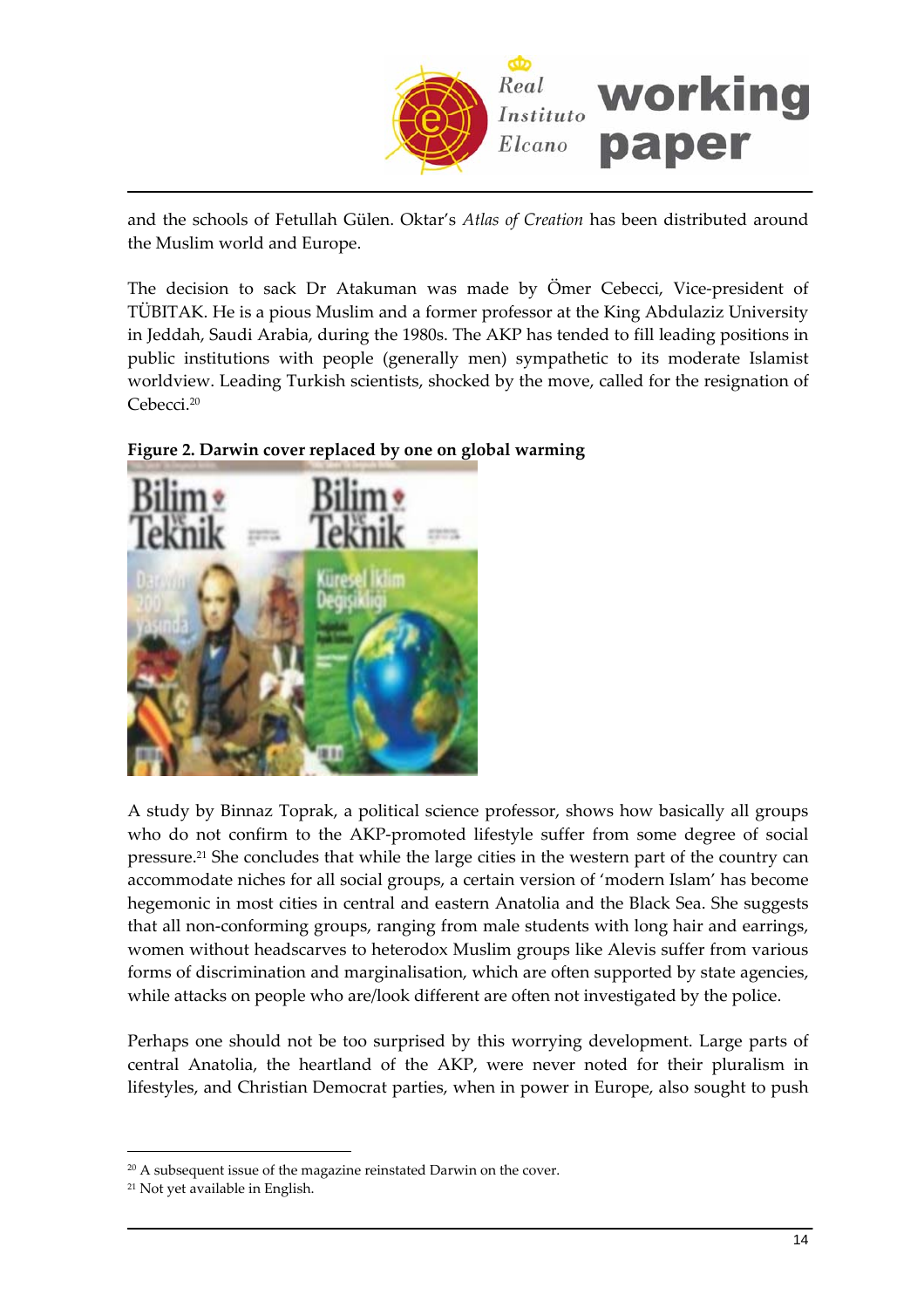

their mindset. Indeed, the AKP prefers to be likened to a Christian Democrat party in the Muslim context than to be called Islamist, a term it disputes.

The Turkish version of secularism is very *sui generis*: it is neither a separation of religion from the state nor a disestablishment, but the micro management of a certain type of Sunni Islam financed by the state and administered by the Diyanet, a vast religious services 'ministry' with more than 80,000 imams on its payroll and a larger budget than eight other ministries combined. The number of mosques has been rising briskly under the AKP and there are now more than 85,000. The Diyanet became more powerful after the 1980 military coup thanks to promotion of Islam by the generals as a way to counter socialism and communism and making religious teaching mandatory in schools. They instituted the 'Turkish‐Islamic Synthesis' as the country's semi‐formal state doctrine.

Although Turkey is predominantly Muslim (98% of the population), Islam is not a monolithic religion in the country. Most Turks belong to the loosely defined Sunni interpretation of Islam, but the practice also includes mystical and folk Islam as well as conservative and more moderate understanding of Islam. This mosaic of religions as well as sects is a carry‐over from the multicultural Ottoman Empire, the result of which was that a uniform faith and practice was not imposed on its subjects. The *Diyanet* acknowledges this diversity and promotes a moderate, tolerant and embracing perception of Islam. However, the Alevis, the largest religious minority and estimated to account for up to 20% of the population, do not enjoy the same rights as the majority Sunnis. They are regarded by their Sunni counterparts as being deeply unorthodox, often even as not being Islamic at all. The European Court of Human Rights ruled in October 2007 that Turkey's education system was not treating Alevis properly, a decision forcing changes in the mandatory religion classes.

Turkey's brand of secularism also does not yet provide sufficiently for the protection of non‐Muslim minorities (0.2% of the population), something that is inherent in the EU's understanding of religious freedom.[22](#page-14-0) Barrack Obama, the US President, reminded deputies when he spoke to the Turkish Parliament in April that the Greek Orthodox seminary on Halki, an island off Istanbul, closed in 1971 had still not been re-opened. Religious identity is still written on every Turkish ID card, exposing those who are of other faiths.

<span id="page-14-0"></span><sup>&</sup>lt;sup>22</sup> It should be noted that there is no common brand of secularism in EU countries. The Anglican Church in the UK, and the Roman Catholic Church in Spain, for example, both still enjoy privileged positions. Twenty six bishops from what is now a minority religion sit in the House of Lords and the monarch is not allowed to marry a Roman Catholic. In Spain, the Roman Catholic Church is the only faith that receives funds via taxpayers ticking a box on their annual tax declaration, even though there are now around one million Muslims in the country and significant numbers of other religions. As co-sponsors of the UN-backed 'Alliance of Civilizations', Turkey and Spain could do more to set an example by establishing a level playing field in their own countries.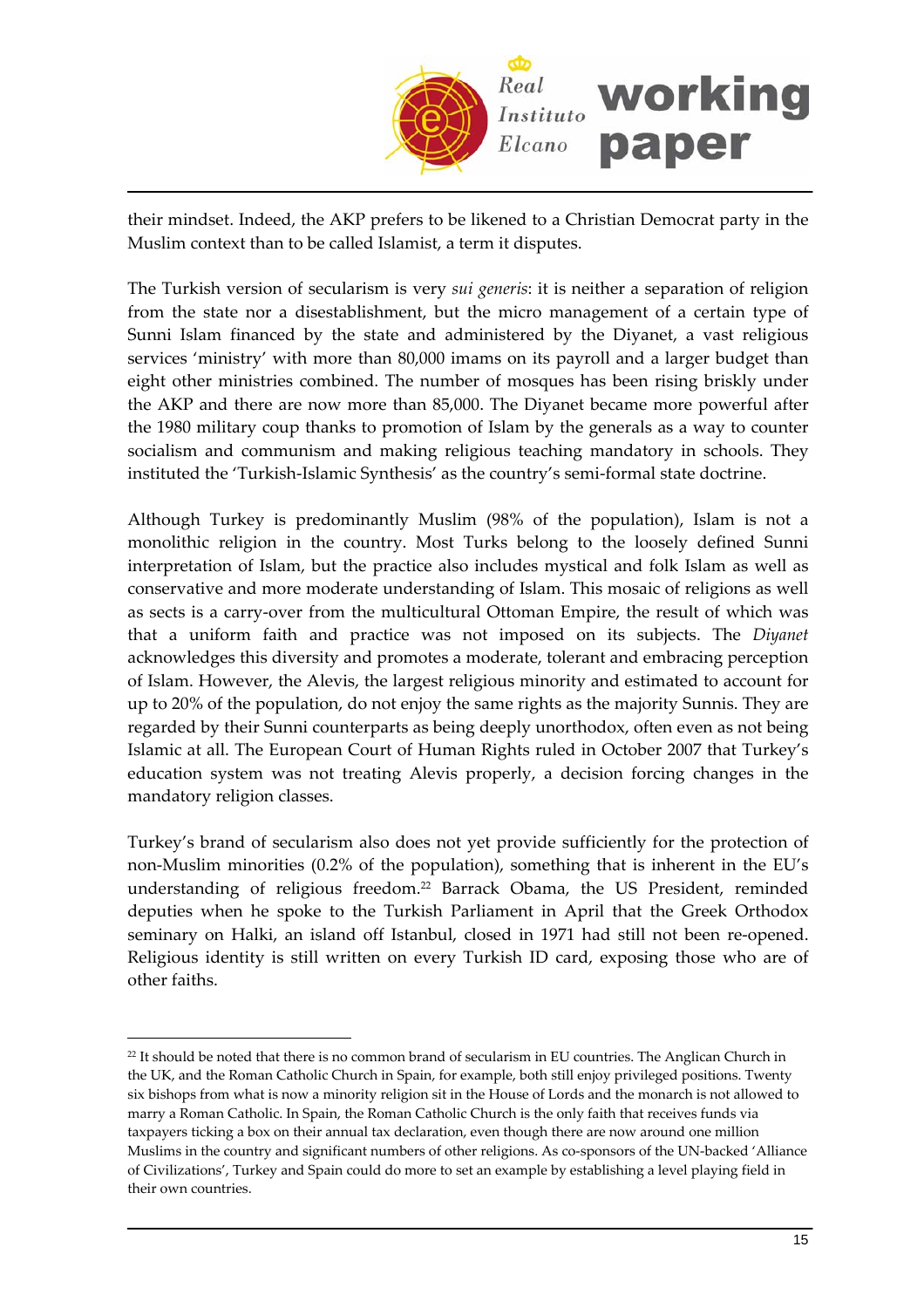

While women's rights have been enhanced by amending parts of the Penal Code and the constitution as of 2001, Turkey's ranking in the UN Development Programme's gender empowerment index nevertheless dropped from 63 in 2002 to 90 out of 173 countries today. The World Economic Forum's gender gap report shows a similar fall, from 105 in 2002 to 123 in 2008 out of 130 countries. The new code treats female sexuality as a matter of individual rights, rather than family honour. Rape in marriage and sexual harassment in the workplace are criminal offences and sexual crimes in general are no longer classified as crimes against society, the family or public morality. The regulation of crimes such as rape, abduction or sexual abuse against women as crimes against society, and not as crimes against individuals, was a manifestation of the code's foundational premise that considered women's bodies and sexuality as a property of men, family or society[.23](#page-15-0) Family courts have been established, employment laws amended and there are programmes to tackle domestic violence and improve access to education for girls. The startling contrast between the legal position of women and Turkey's low ranking in gender empowerment is basically due to socially conservative traditions and mentalities in rural areas that die hard.[24](#page-15-1) This year, for example, there has been a spate of 'honour killings'.

# **Cyprus: A Looming Deadline**

The biggest obstacle to Turkey's full EU membership is to resolve the 35‐year conflict over the divided island of Cyprus (see Figure 3). As part of a review at the EU summit this December of Turkey's membership bid, the government faces a deadline to implement the Ankara protocol signed in July 2005. Turkey does not recognise the Greek Cypriot government of Cyprus and still refuses to open its ports and airports to Greek Cypriot ships and planes until the EU ends its trade embargo of Turkish-held northern Cyprus, recognised as a state only by Turkey.

The EU accepts the need to phase out the embargo, but says Turkey must act first because Cyprus is a full member of the EU. The Republic of Cyprus is recognised by the EU as the lawful government of the whole of the divided island, though its writ does not extend north of the United Nations buffer zone established after the Turkish invasion in 1974, in response to a Greek military junta backed coup in Cyprus. The invasion came after a decade of sporadic intercommunal violence between Greek and Turkish Cypriots.

<span id="page-15-0"></span> $\overline{a}$ <sup>23</sup> See 'Reforming the Penal Code in Turkey: the Campaign for the Reform of the Turkish Penal Code from a Gender Perspective', by Pinar Ilkkaracan, Institute of Development Studies, September 2007, *www.ids.ac.uk/download.cfm?downloadfile=84C49B9B‐5056‐8171‐*

*<sup>7</sup>B91B4C166C45C59&typename=dmFile&fieldname*.

<span id="page-15-1"></span><sup>&</sup>lt;sup>24</sup> Twenty-one out of every 100 girls between the ages of 15 and 19 do not complete primary school, according to a June 2009 report prepared in association with Sabanci University. The number of students between the ages of 6 and 13 who are not registered in the education system stood at 220,000; of this total, 130,000 are girls and 100,000 of them live in central and south‐eastern Anatolia. These figures do not include children who have not been registered for a birth certificate.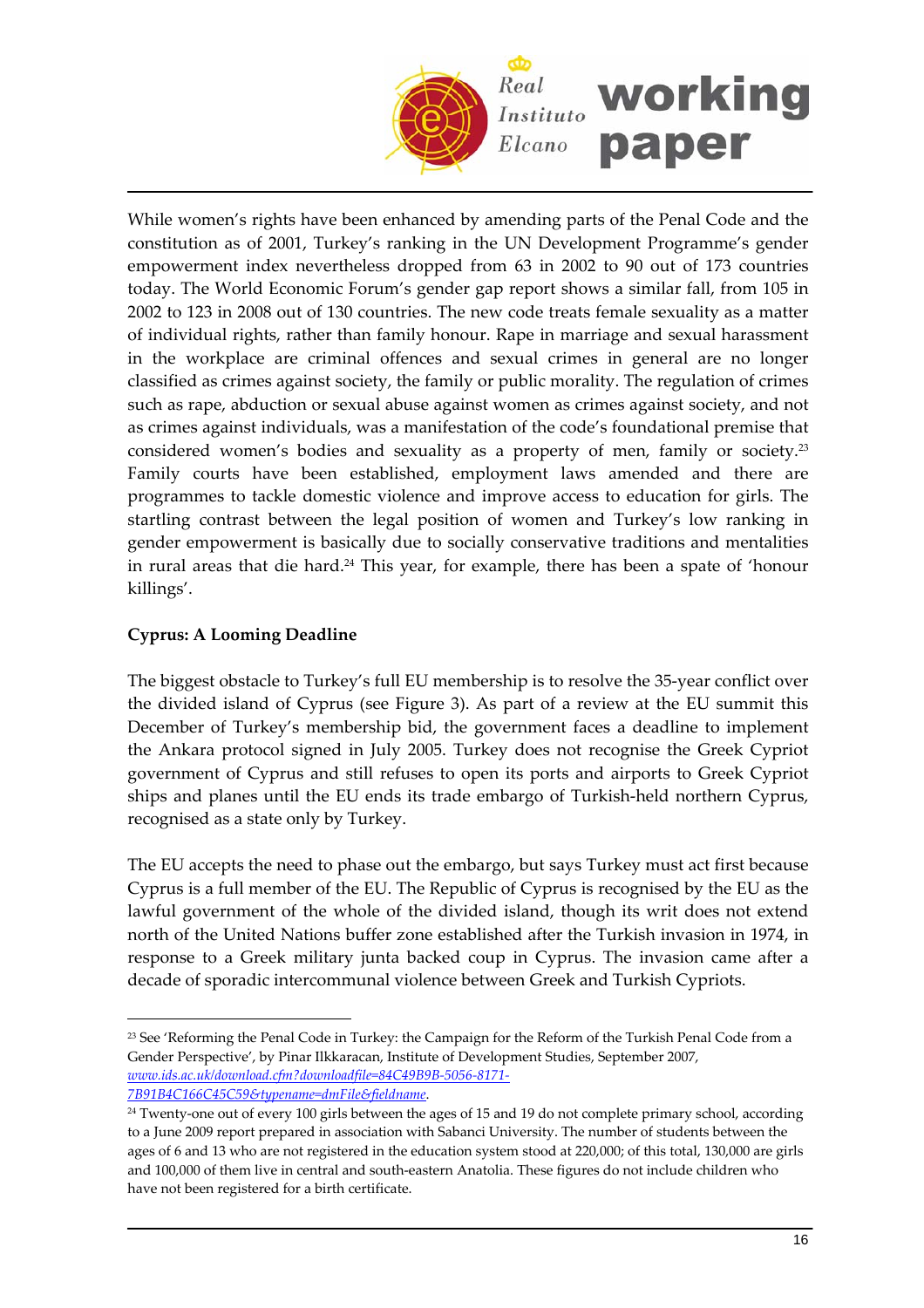



A total breakdown in Turkey's accession negotiations was avoided in December 2006 when the government failed to meet the previous deadline on Cyprus. Instead, the European Council decided to block the opening of negotiations on eight chapters. Since then there has been positive declarations in support of re-unification on both sides, but no agreement is in sight. And the issue has been further compounded by the return to power in April's legislative election in the breakaway Turkish north of the nationalist National Unity Party (UBP).

The UBP government is making the already complex settlement negotiations conducted by President Mehmet Ali Talat –whose left‐wing pro‐reunification Republican Turkish Party (CTP) lost the legislative election– even more difficult. The UBP captured 44% of the vote, giving it a majority in the 50‐seat parliament with 26 deputies and opening the way for a one‐party government, and the CTP 29.2% of the vote and 15 seats. Economic woes and the government's policies were behind the CTP's defeat. Talat is pressing ahead with what he calls a 'bicommunal, bizonal federation', alongside Demetris Christofias, the Greek Cypriot President. The UBP's 72‐year‐old leader, Dervis Eroglu, less enthusiastic about the idea, is pushing for his party to have a seat at the negotiating table.

Turkish Cypriots and the government in Ankara continue to feel let down by the Greek Cypriot rejection in the 2004 referendum of a UN‐brokered deal (known as the Annan Plan). Erdogan won a lot of sympathy from the international community for overturning 30 years of policy and pressing the Turkish‐Cypriots to endorse the reunification plan in a referendum, which they did with a 65% majority. The EU then rubbed salt in the wounds by reneging on its promise to open direct trade with Turkish Cypriots. More than three‐ quarters of Greek‐Cypriots in the south –guaranteed EU membership regardless of how they voted– rejected the deal. This was a huge blow to the international community, since the UN, the EU and Turkey had put a considerable effort into winning support for the plan. One week later only the southern part joined the EU as both sides had to approve the plan. Erdogan, who took a big domestic political risk by pressing for a 'yes' vote, described the accession of the divided island as 'a big mistake', a view now shared by other EU countries.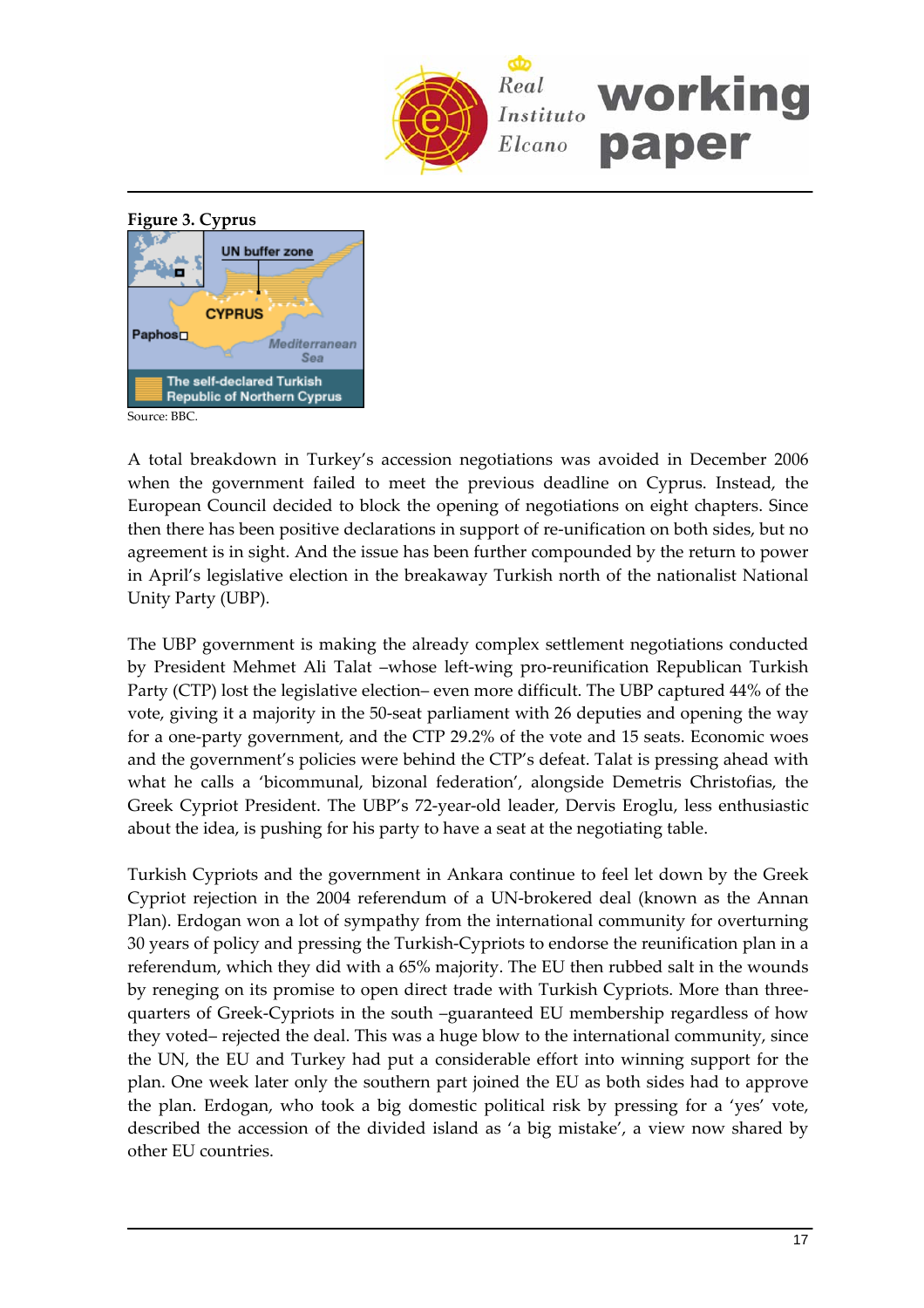

A much more recent aggravation for Turkish Cypriots is the judgement of the European Court of Justice (ECJ), issued in April, affecting one of the most contentious issues of the talks. It ruled that courts in the EU should enforce a Greek Cypriot judgement on disputed property. Talat, however, said his government would continue distributing titles to land owned by absentee Greek Cypriots and added that, if a UK court followed the ECJ's guidance and enforced Greek Cypriot claims on land in the north, 'our people will push us to get out of negotiations'.[25](#page-17-0) Close to 80% of property in the north is believed to be owned by Greek Cypriots who fled in the 1970s. Many Britons have bought holiday homes in the north and their property faces an uncertain future.

Christofias' Cyprus Communist Party (AKEL) beat the pugnacious incumbent Tassos Papadopoulos of the centre‐right Democratic Party in the February 2008 presidential election. Papadopoulous based his re‐election campaign on having virulently blocked the Annan Plan and his promise to say 'no' to any attempt to resurrect it. The more pragmatic Christofias, elected in the second round, has reversed the previous hardline approach and overturned taboos, addressing Greek Cypriots on television to prepare for a compromise solution and warning that not all Greek Cypriots would be able to return to their old homes.<sup>26</sup> In June's European elections, Greek Cypriot parties that support the current round of UN‐backed negotiations on re‐unifying Cyprus took 70% of the vote, but turnout (58.8%) was the lowest on record, although well above the EU‐27 average. Turkish Cypriots were excluded from the election.

One of the few positive signs over the last year has been the opening of Ledra Street in the heart of Nicosia, bringing to six the number of points at which people can cross between the south and the north. It had been divided since 1964, when an outbreak of intercommunal fighting led British soldiers to lay barbed wire to cut off the Greek and Turkish Cypriot communities.

Both Talat and Christofias are much more committed to finding a solution than their respective predecessors (they have been engaged in full negotiations since last September), but progress has been very slow. The answer lies as much in Ankara and the military as in the divided island. Turkey would benefit the most from a solution: not only would its EU bid be greatly enhanced, but the considerable economic cost of propping up the northern part of the island, not least the stationing of around 35,000 regular Turkish troops, would come to an end. Cyprus as a whole would also benefit. 'From being a burden and source of tension, Cyprus, with its low taxes, strategic position and relatively efficient government, would become a confident, cosmopolitan society and booming beacon of prosperity', says Hugh Pope, the Turkey/Cyprus project director for the

<span id="page-17-1"></span><span id="page-17-0"></span><sup>25</sup> See 'Time Running Out For Settlement', by Delphine Strauss, *Financial Times*, 12/V/2009. <sup>26</sup> See 'Rethinking Cyprus', by Hugh Pope, International Crisis Group, autumn 2008, *www.crisisgroup.org/home/index.cfm?id=5780*.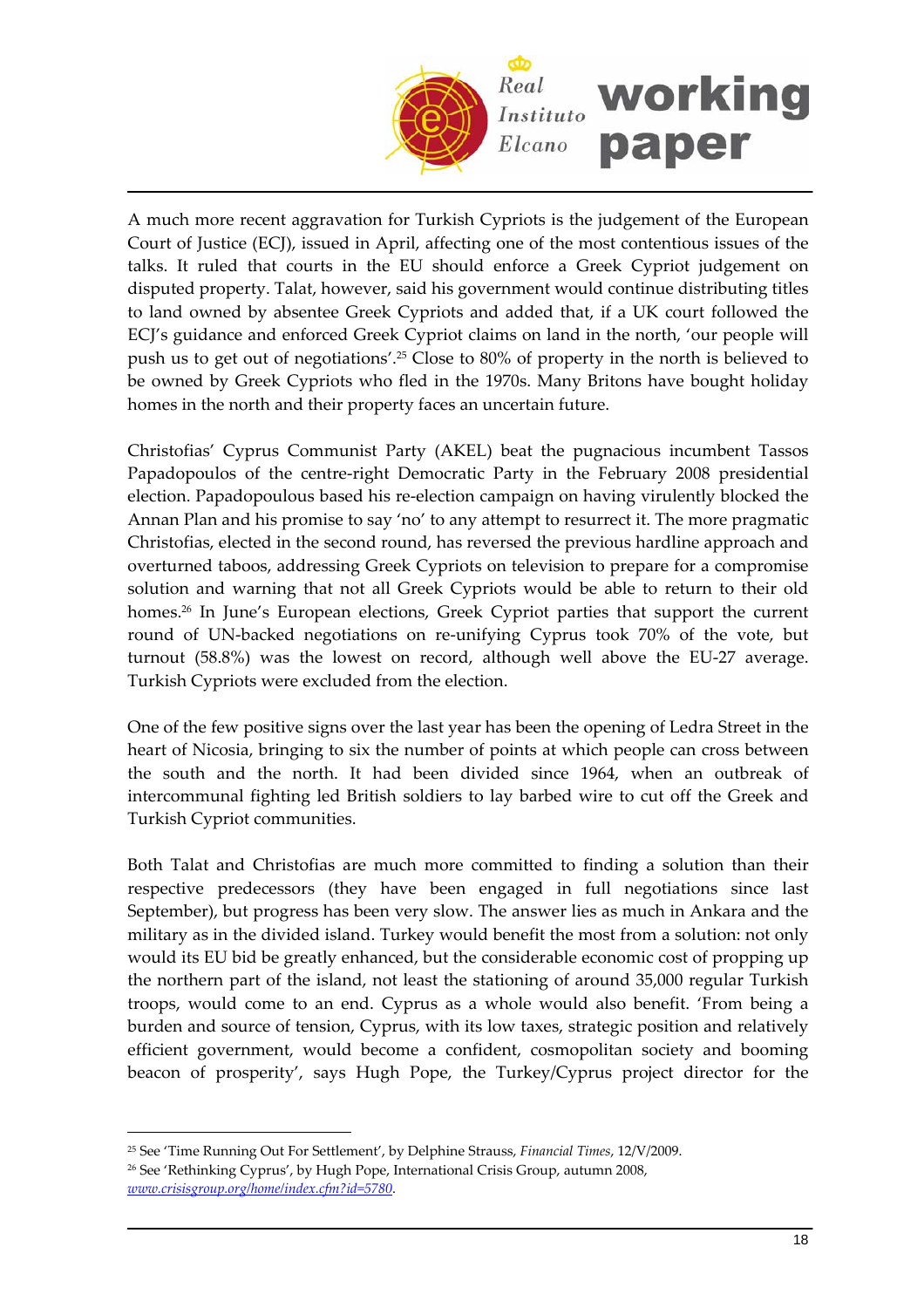

International Crisis Group. Having gone out on a limb in 2004 over the Annan Plan, Erdogan is wary of sticking his neck out again unless he could win something in return.

# **Armenia: Signs of Rapprochement**

While very little progress has been made over Cyprus, moves are afoot to bury the hatchet with neighbouring Armenia, another protracted issue (see Figure 4).<sup>[27](#page-18-0)</sup> Turkey closed its border with Armenia in 1993 in support of its ally Azerbaijan, which was in conflict with Armenia over the enclave of Nagorno‐Karabakh. Open borders is an EU membership requirement.

#### **Figure 4. Turkey and Armenia**



Source: Financial Times.

Coming to terms with the controversial issue of the 1915 massacre of up to 1.5 million Armenians during the Ottoman Empire, which Armenia and its diaspora label genocide, a term the Turkish authorities virulently refuse to accept because it does not take into account their view of what happened, is not an EU requirement. Yet some form of words satisfactory to both sides, if not an outright apology, would certainly go down well in some countries, particularly in France where there is a large Armenian community.

The Armenian issue is now much more openly debated in Turkey, although the risk of prosecution for expressing views deemed as a crime has not totally disappeared. The murder of the Armenian‐Turkish journalist Hrant Dink in 2007 triggered a protest march by 100,000 people in Istanbul carrying signs saying 'We are all Armenians'.[28](#page-18-1) Last

<span id="page-18-0"></span><sup>27</sup> See the author's analysis at

 $\overline{a}$ 

*http://www.realinstitutoelcano.org/wps/portal/rielcano\_eng/Content?WCM\_GLOBAL\_CONTEXT=/Elcano\_in/Zonas\_ in/Europe/ARI72‐2009.*

<span id="page-18-1"></span><sup>28</sup> See 'We Are All Armenians', by Hugo Pope, *Wall Street Journal Europe*, 27/IV/2009, *www.crisisgroup.org/home/index.cfm?id=6077.*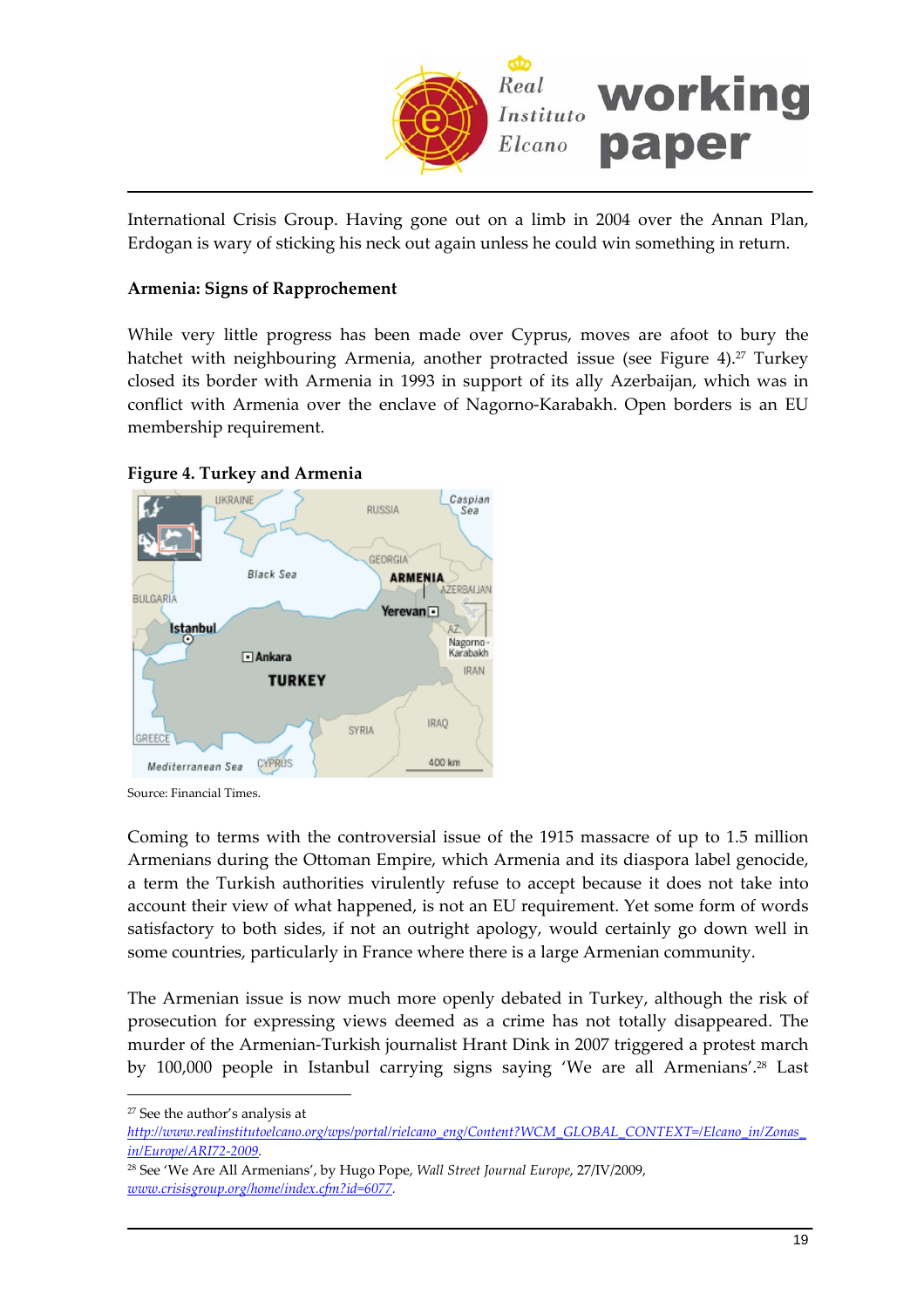

December 200 leading Turkish intellectuals launched a signature campaign to apologise for the massacre of Armenians. More than 30,000 people have signed it so far.

Abdullah Gül kicked off the rapprochement with Armenia with some football diplomacy last September when he made the first-ever visit by a Turkish President to Armenia and attended the World Cup qualifying game between the two countries. On 23 April this year, one day before Barrack Obama gave the annual statement by US Presidents on the killing of Armenians, Turkey and Armenia agreed a framework to normalise their relations. Obama, anxious to keep Turkey on board as part of his promise to reach out to the Muslim world, did not follow a campaign pledge and studiously avoided the G‐word (used when he was a Senator). Instead he chose one of the Armenian terms for the atrocities, *Mets Yeghern*, meaning 'Great Man‐Made Catastrophe'.

The dispute over Nagorno-Karabakh dates from the time when the Soviet Union was collapsing (see Figure 5). A referendum held there in December 1991 and in the neighbouring district of Shahumian resulted in a declaration of independence from Azerbaijan as the Nagorno‐Karabakh Republic, which is still not recognised by any country. Tensions over the mainly Armenian‐populated enclave led to a war between Armenia and Azerbaijan. Up to 30,000 people were killed and more than one million fled their homes. Since the war ended in 2004, Nagorno‐Karabakh has been legally part of Azerbaijan but controlled by ethnic Armenians. Turkey has strong relations with Azerbaijan based on trade, shared oil and gas pipelines and a sense of common destiny in an ethnic, cultural and linguistic Turkic world. Turkey was the first country to recognise Azerbaijan after it declared independence in 1991. In 2008, the two countries exchanged 10 state visits at the Presidential and Prime Ministerial level. The close relations are underscored by the saying 'one nation, two states'. The relationship has an important strategic dimension in the form of the Basku‐Tbilisi‐Ceyhan oil pipeline (which runs just 16 km from the ceasefire line), the Baku‐Tbilisi‐Erzurum gas pipeline and the Baku‐Tbilisi railway.





Source: BBC.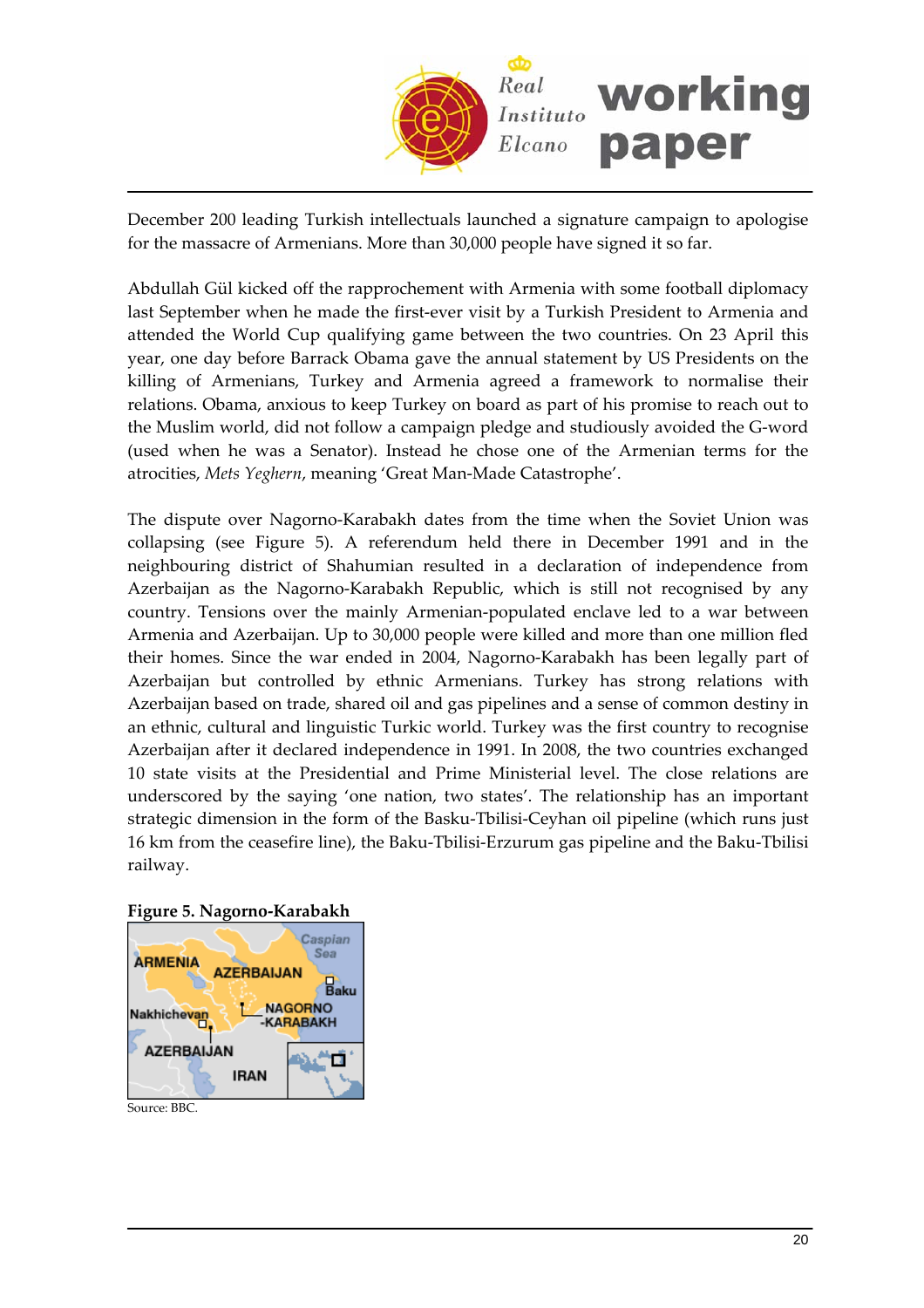

The close relationship between Turkey and Azerbaijan has so far conditioned Turkey‐ Armenia normalisation as Ankara has always insisted on Armenia's withdrawal from occupied Azerbaijani territories as a precondition for opening the border and establishing diplomatic relations. Azerbaijan would not be happy with a de‐linkage; it could affect future sales of its gas to Turkey. President Ilham Aliyev cancelled his attendance at the summit meeting in Istanbul of the 'Alliance of Civilizations' in April, apparently because the Turkish government did not confirm or deny media reports of de‐linkage. This is a typical case of a larger power becoming hostage to a client state. A compromise would have to involve Armenia withdrawing from some areas.

# **Foreign Policy: 'Zero Problems with Neighbours'**

A rapprochement with Armenia, which would mean that all of Turkey's borders with its neighbours were open and a successful outcome to the longstanding Cyprus problem would represent significant milestones in the government's policy of 'zero problems with neighbours' and in the path to EU membership.

This expression was coined by Ahmet Davutoğlu, Erdogan's former chief foreign policy adviser, who became Foreign Minister earlier this year. In a book published in 2001 Davutoğlu introduced the concept of strategic depth as a factor that should characterise Turkish foreign policy.[29](#page-20-0) The country's strong historical and cultural connections to the surrounding regions give Turkey a geopolitical strategic depth and a capacity to engage with all countries in them.<sup>[30](#page-20-1)</sup>

Turkish foreign policy today is a far cry from the days when it was cited as a 'post‐Cold War warrior' or a 'regional coercive power'. It has become a benign if not a soft power whose foreign policy is increasingly driven by economic factors.<sup>[31](#page-20-2)</sup> Among the drivers are Turkey's Europeanisation, a much more open economy, geopolitical transformations in regions surrounding Turkey, a more self‐confident and richer nation and a military less inclined to push its nation‐state security mindset. The country's growing influence and popularity, particularly in the Arab world, was tacitly recognised when it was elected in October 2008 as a non‐permanent member of the United Nations Security Council for the first time since the early 1960s. Barrack Obama has been quick to court Turkey –calling it a 'critical' ally in his speech to the Turkish parliament in April– as part of his policy of reaching out to the Muslim world. Turkey has some 900 troops in Afghanistan and is a

 $\overline{a}$ 

<span id="page-20-1"></span><sup>30</sup> For a fuller analysis of this topic see 'Turkey's Rise as a Regional Power and its Role in the European Neighbourhood', by Deniz Devrim & Evelina Schulz, Elcano Royal Institute, 30/VI/2009, *http://www.realinstitutoelcano.org/wps/portal/rielcano\_eng/Content?WCM\_GLOBAL\_CONTEXT=/Elcano\_in/Zonas\_ in/Europe/ARI108‐2009.*

<span id="page-20-0"></span><sup>29</sup> Ahmet Davutoğlu, *Stratejik Derinlik*, Küre Yayınları, Istanbul, 2001.

<span id="page-20-2"></span><sup>31</sup> See 'The Transformation of Turkish Foreign Policy: the Rise of the Trading State', by Kemal Kiricsi, *New Perspectives on Turkey*, Spring 2009, *www.edam.org.tr/images/PDF/yayinlar/makaleler/npt\_40\_kemal\_kirisci.pdf.*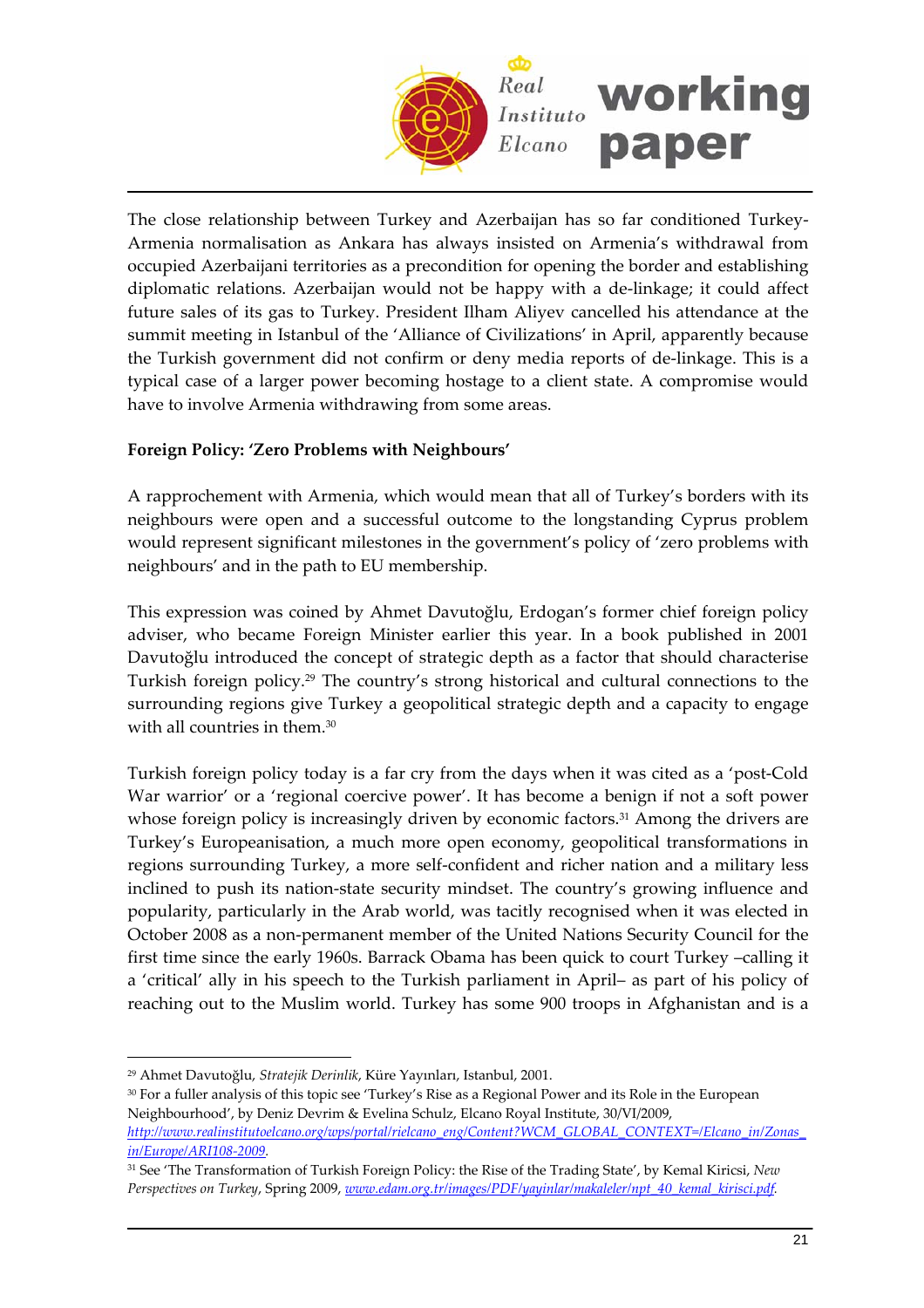

transit hub for supplies to American troops both there and in Iraq[.32](#page-21-0) The visit of President Gül to Armenia in 2008 and Turkey's efforts to mediate between Afghanistan and Pakistan, on the one hand, and Israel and Syria, on the other, were unthinkable a decade ago.

Economic considerations –export markets, investment opportunities, tourism, energy supplies, etc– have become much more forceful drivers behind foreign policy. Take trade: exports and imports as a percentage of GDP rose from 9% in 1975, when Turkey was still an import substitution economy, to 46% in 2008 (during this period the size of the economy increased tenfold). As it becomes more integrated into the global economy, so Turkey is developing into a trading state. Foreign trade with countries in its neighbourhood increased from US\$9.6 billion in 1995 to US\$67.7 billion in 2007. A significant chunk of exports to both the EU, with whom Turkey has a Customs Union since 1996, and to countries that are nearer is coming from the so-called Anatolian Tigers, a dynamic and socially conservative business class that mainly supports the ruling AKP. Improved relations between Turkey and its neighbours would be an asset for the EU, whether Turkey joined it or not.

# **The Kurdish Issue**

 $\overline{a}$ 

Hopes for an end to 25 years of fighting between Turkish troops and the separatist Kurdistan Workers Party (PKK) in the south‐east of the country have been raised by the PKK's decision to extend a unilateral ceasefire declared on 14 April until 15 July and dropping its demands for independence in favour of greater autonomy and cultural rights. The PKK could extend the truce to 1 September if it believes the government is making progress on finding a political solution to the conflict that has killed 40,000 people, mainly Kurds. The strident Deniz Baykal, leader of the opposition Republican People's Party, which has abandoned its social-democrat roots and become almost as ultra‐nationalist as the far‐right Nationalist Action Party, has suggested an amnesty for PKK fighters.

Turkey's 14 million Kurds are beginning to enjoy more cultural rights (speaking Kurdish in public was forbidden in Turkey until 1991). In January, ahead of March's municipal elections, the TRT state television launched a 24‐hour Kurdish channel in the main Kurdish dialect, Kurmanji, implementing the reform of broadcasting laws approved in 2002. Private Kurdish TV channels are still only allowed to broadcast in their mother tongue for four hours a week. Every show is vetted and has to have Turkish subtitles,

<span id="page-21-0"></span><sup>&</sup>lt;sup>32</sup> Parliament's vote in 2003 against allowing US troops to use Turkey as a route for opening a second front in Iraq provoked the wrath of the Pentagon. And America's refusal to move against separatist PKK rebels in northern Iraq fed Turkish anger. The mood began to change in 2007 when Washington agreed to provide intelligence on PKK bases and let Turkish fighter jets bomb them and Obama's election has the potential to improve relations more.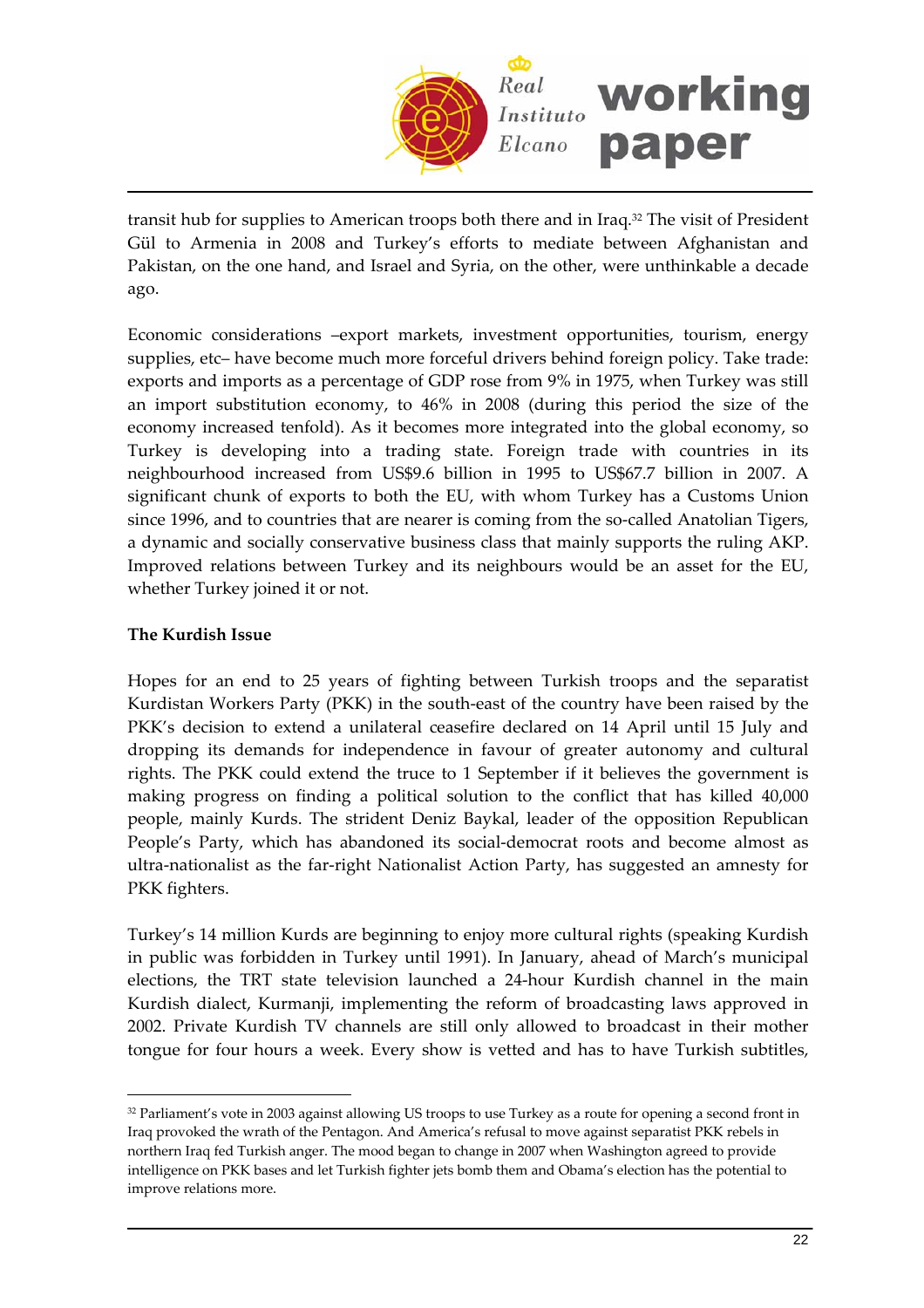

making live programmes impossible. As a result, these programmes have little chance of becoming a popular alternative to Roj TV, which broadcasts a pro‐PKK message by satellite from Denmark. Kurdish is not an elective subject in schools.

The TRT move and distributing electoral incentives, such as white goods and winter fuel, did nothing to help the ruling AKP obtain more votes in the south-east where the pro-Kurdish Democratic Society Party (DTP), which has 20 deputies in the national Parliament, took back all major cities from the AKP including Diyarbakir, the provincial capital. The DTP won eight provincial mayoralties (four more than in the 2004 local elections) and 50 district mayoralties (up from 18 five years ago). More than 50 members of the DTP, which is threatened with closure in a Constitutional Court lawsuit, were arrested after the elections. DTP mayors are often prosecuted for projects such as multilanguage services, even though they fully comply with the AKP's policy objectives.

Despite the ceasefire, the army has kept up its attacks on PKK bases in northern Iraq and incidents still occur in Turkey. Six soldiers were killed and 11 wounded on 27 May in Hakkari province near the Iraqi border in an explosion blamed on the PKK. Some 3,000 PKK fighters are said to be based in northern Iraq, and the US is providing Turkey with intelligence to allow jets to bomb the group's weapons stores, shelters and other sites.

The Kurdish problem, coupled with family‐feud traditions, has left a bitter legacy in the south‐east. In May, 47 people at a wedding party, including six children as well as the bride and groom, were killed by 'village guards', local Kurds armed by the government to help in the fight against the PKK. Their weapons, under a system dating back to 1985 as a counter-insurgency method, were official issue. These guards, paid to patrol and protect villages from PKK attacks, number around 60,000 and have become a law unto themselves. The EU has long called for them system to be dismantled.

# **The Economy**

 $\overline{a}$ 

The European Commission already recognises Turkey as a functioning market economy. The structural reforms that Turkey has put into place, ending hyperinflation and massive budget deficits and strengthening a banking sector hard hit by the devastating financial crisis of 2001, among other things, have helped the country to weather the global recession better than many EU and indeed most OECD countries.[33](#page-22-0) Most strikingly, Turkey is one of the very few OECD countries whose government or central bank has not had to come to the rescue of a failed bank. The banks have little exposure to toxic assets and are generally well regulated by the relevant authorities.

<span id="page-22-0"></span><sup>&</sup>lt;sup>33</sup> Much of the credit here must go to a first round of EU-related economic reforms led in 2001-02 by Kemal Dervis, the Economy Minister, of the previous coalition government.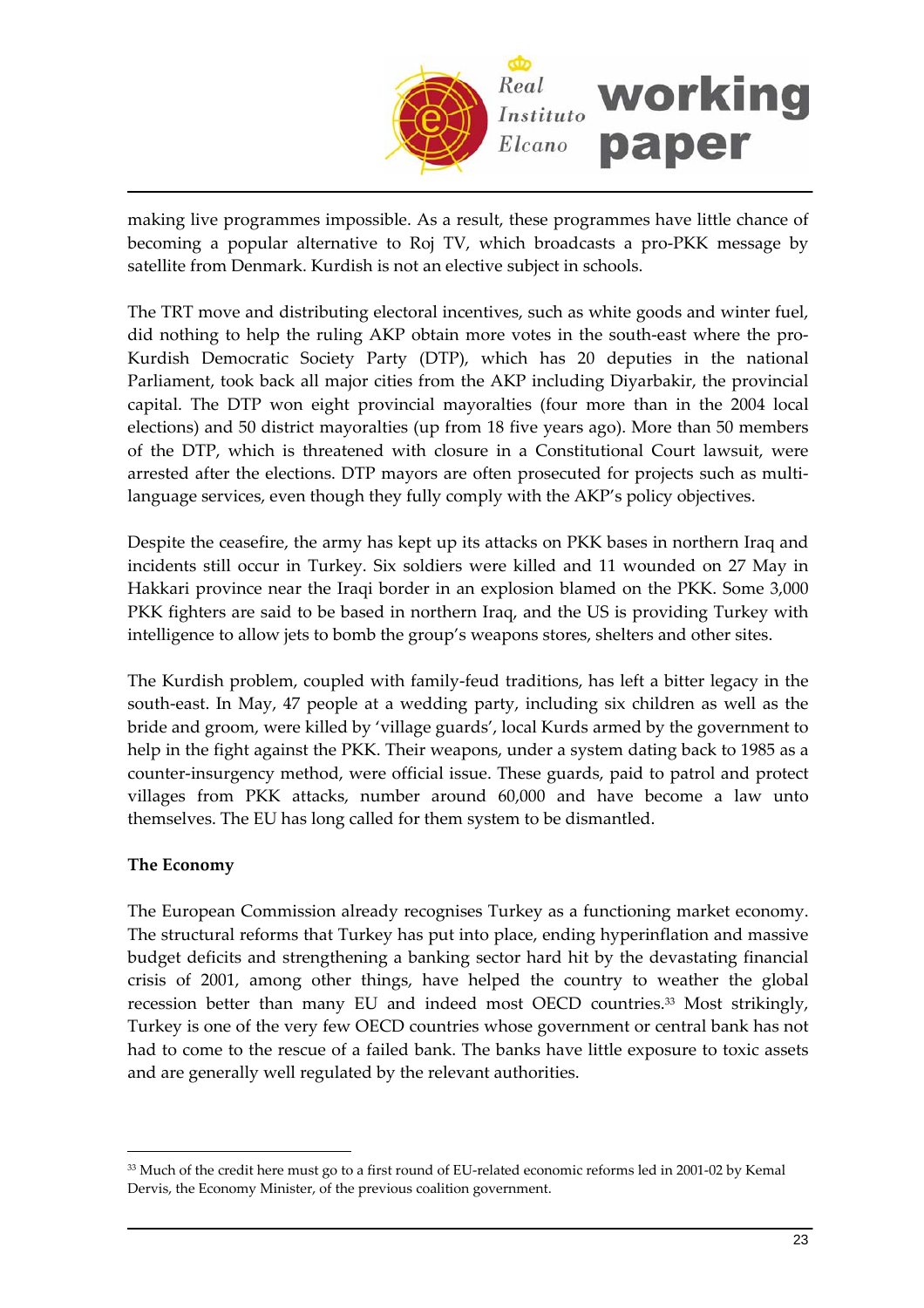

Nevertheless, unemployment has been steadily rising (15.8% in April) and the economy contracted 6.2% in the fourth quarter of 2008, the first shrinkage in seven years. Real GDP growth declined from an average of 7.25% a year in 2002‐06 to 4.75% in 2007 and 1% in 2008. This time, however, the country's recession is not of its own making.

Inflation dropped from an average of 70% in 1993‐2002 to 10.4% at the end of 2008 and an annual rate of 5.2% in May, the lowest level in almost 40 years and below the Bank of Turkey's target of 7.5% for the whole of 2009. The budget deficit was 1.8% of GDP in 2008 and public debt 40% of GDP. The deficit last year was well within the EU's ceiling of 3% (Turkey, like many EU countries including Spain, will substantially overshoot the ceiling this year) and the level of debt is also currently much lower than the 60% requirement for becoming a euro zone country (see Appendix 3).

The economy has come a long way in less than a decade, manifested by the greater degree of globalisation. As the OECD pointed out in its last survey of the country, this is due to three factors: (1) an increase in the share of exports in output (textiles, clothing, car assembly, consumer electronics, white goods and light industrial machinery); (2) the opening of domestic markets to import competition; and (3) increasing recourse to international savings in funding investment.

Among the major structural reforms still pending are to get to grips with the unrecorded economy, which is reckoned to account for up to one‐third of Turkish GDP, and implement serious tax reform through an institution similar to the US's Inland Revenue Service (IRS).The tax system depends for around 70% of revenue on indirect taxation, leaving the country's finances extremely sensitive to economic downturn. These two issues are a central part of a new IMF standby agreement which the government has been negotiating on and off for around a year. Prime Minister Erdogan is reluctant to bite the bullet on curbing public spending which needs to be done unless revenue can be substantially increased –unlikely in an environment of recession or downturn–.

# **Conclusion**

Turkey faces a crunch point this December when its membership comes up for review at the EU summit. A suspension of negotiations because of its continued failure to implement the Ankara Protocol and open its ports and airports to Greek Cypriot ships and aircraft is most unlikely because it would require a unanimous vote by all 27 EU countries. Several of the big EU nations, such as the UK and Spain, would not be prepared to go so far. In the best‐case scenario, and probably the most likely, Turkey would be warned again about the consequences of not meeting its obligations and given more time as both the Turkish‐Cypriot and Greek‐Cypriot Presidents are negotiating about re-unification of the island. A successful conclusion to these negotiations could lead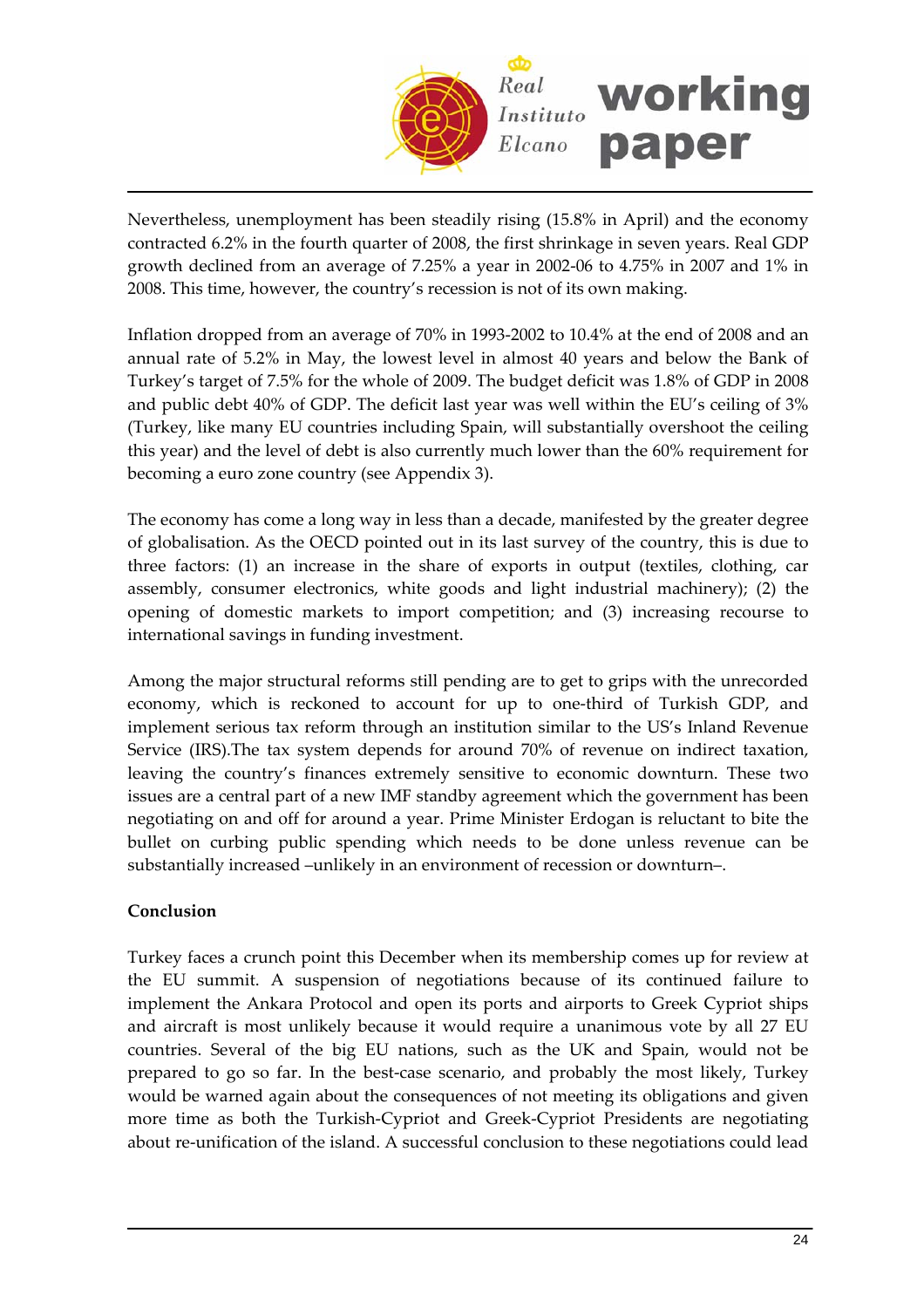

to another referendum in 2010 on the issue and a 'yes' vote on both sides would undoubtedly make it much easier for Erdogan to implement the protocol.

If this happened, the eight chapters blocked by the European Commission as of December 2006 would be in a position to be opened, though probably not agriculture as this chapter is one of the five opposed by France on the grounds that they would bring Turkey closer to full EU membership. President Sarkozy, backed by Chancellor Merkel wants Turkey to have a privileged partnership with the EU.

The partnership idea, which has never been fully spelled out and is rejected by Turkey, may gain momentum as a result of the greater share of seats in the European Parliament won by extreme right-wing parties in June's European elections. The extreme right gained ground in Hungary, the UK, Rumania, Austria and Slovakia. One of their rallying cries was that the EU should renege on its promise to allow Turkey into the EU. It is assumed that under a partnership deal Turkey would be integrated in European defence, security and foreign policy mechanisms, with eventual full membership in the relevant decisionmaking bodies. As a member of NATO Turkey has already spent 57 years defending Europe so there is nothing new here. The Customs Union that Turkey has enjoyed since 1996 could be extended to other areas, but probably more to the Union's than to Turkey's advantage. In essence, a privileged partnership offers no new privileges to Turkey and by excluding it from decision‐making enforces the growing feeling in Turkey that the most the country can expect is to be treated as a second‐class European citizen because it is poor, large and Muslim.[34](#page-24-0)

Turkey has already spent 46 years in the EU's anteroom, since becoming an associate member of the then European Economic Community in 1963. Failure to make Turkey a full member, assuming it meets all the criteria one day, like all other countries that have negotiated their membership, would also erode the EU's credibility by showing to the world that it does not keep its word. The basic principle of Roman law –*pacta sunt servanda* (agreements must be kept)– is part of the European cultural heritage.

The opposition in some governments and some populations to Turkey's full EU membership is a gift to the Republican People's Party (CHP) and the far‐right Nationalist Movement Party (MHP), the two main opposition parties in Parliament which have refused to back many of the ruling AKP's reforms. While the AKP needs to reinvigorate the political will to forge ahead with reforms that it showed in 2002‐05, there is a limit to how far Erdogan can push. After all, his party narrowly avoided being outlawed in 2008 by the Constitutional Court, like some of its predecessors in the past. The Kemalist establishment shows no sign of giving up its quest to find a way to ban the AKP. Erdogan keenly began the EU negotiations and does not want them derailed (they give the AKP

<span id="page-24-0"></span><sup>&</sup>lt;sup>34</sup> For a fuller explanation of the privileged partnership idea see the article by Hugo Pope published by the International Crisis Group on 23/VI/2009, *www.crisisgroup.org/home/index.cfm?id=5908&l=1*.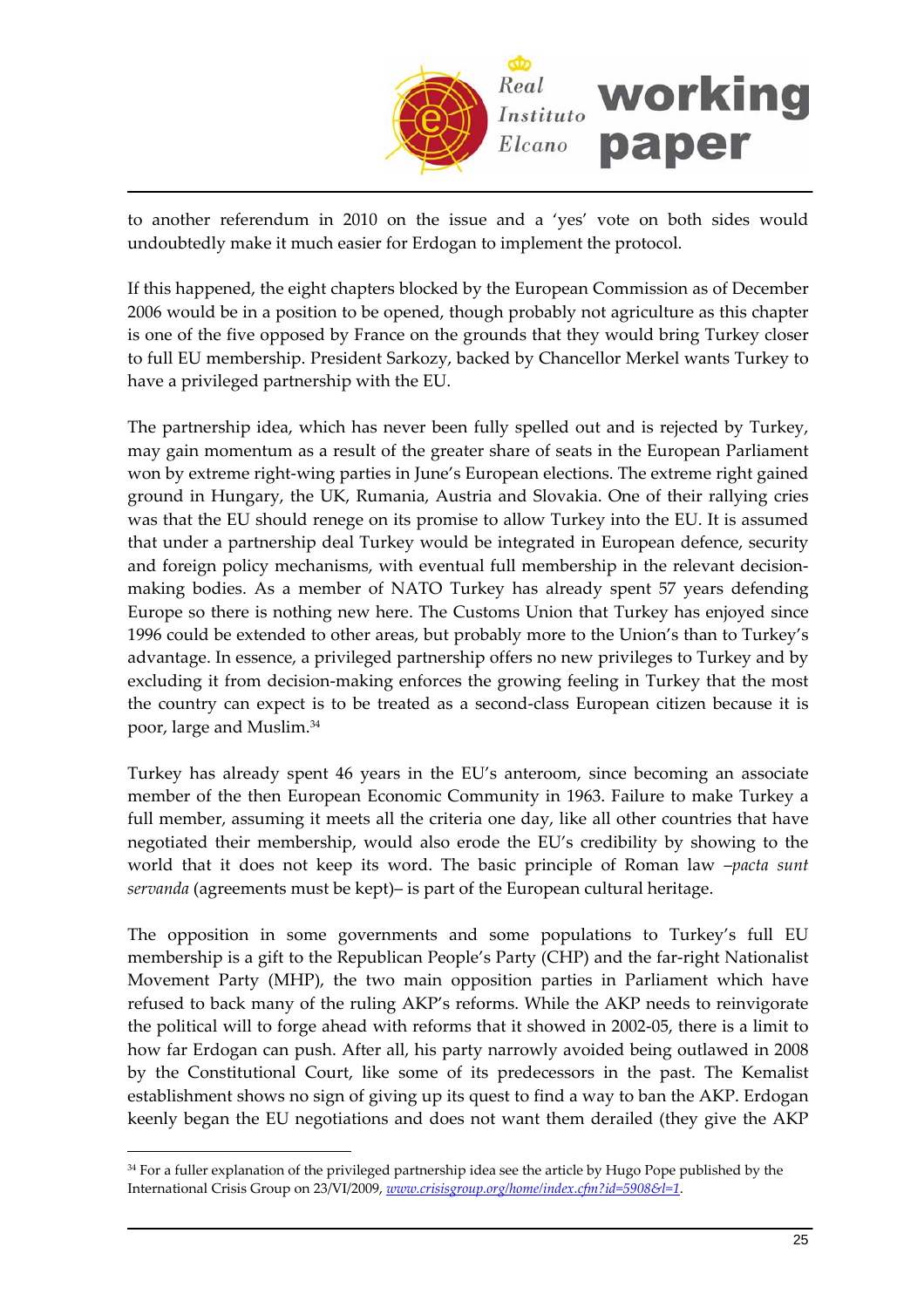

protection from the Kemalist camp), but he has become less enthusiastic about completing them.

Sweden –the current EU President– and Spain –as of January– are well disposed towards Turkey. The governments of these two countries, however, could be more proactive in their support for Turkey and counter, for example, statements that Sarkozy makes.

There is a window of opportunity until sometime late next year when parties will begin campaigning for a general election that has to be held by July 2011. The EU accession process during that period will be even more on the back burner than it is at the moment. It is now widely accepted that, barring a miracle, Turkey will not meet all 35 chapters by 2014, a date mooted when negotiations began in October 2005. At the current pace, another decade will be needed, by which time Turks may have lost interest in joining (and vote against it in a referendum) and/or countries such as France and Germany would still be against full EU membership. The road ahead is very bumpy. So far all countries that have started and completed negotiations have joined the EU. It is to be hoped that Turkey does not become the exception.

# *William Chislett*

*Author of two books on Turkey, four working papers for the Elcano Royal Institute and a study for the Open Society Foundation (Istanbul) comparing Spain's and Turkey's EU trajectories. He has twice been a Visiting Scholar at Bilkent University, Ankara.*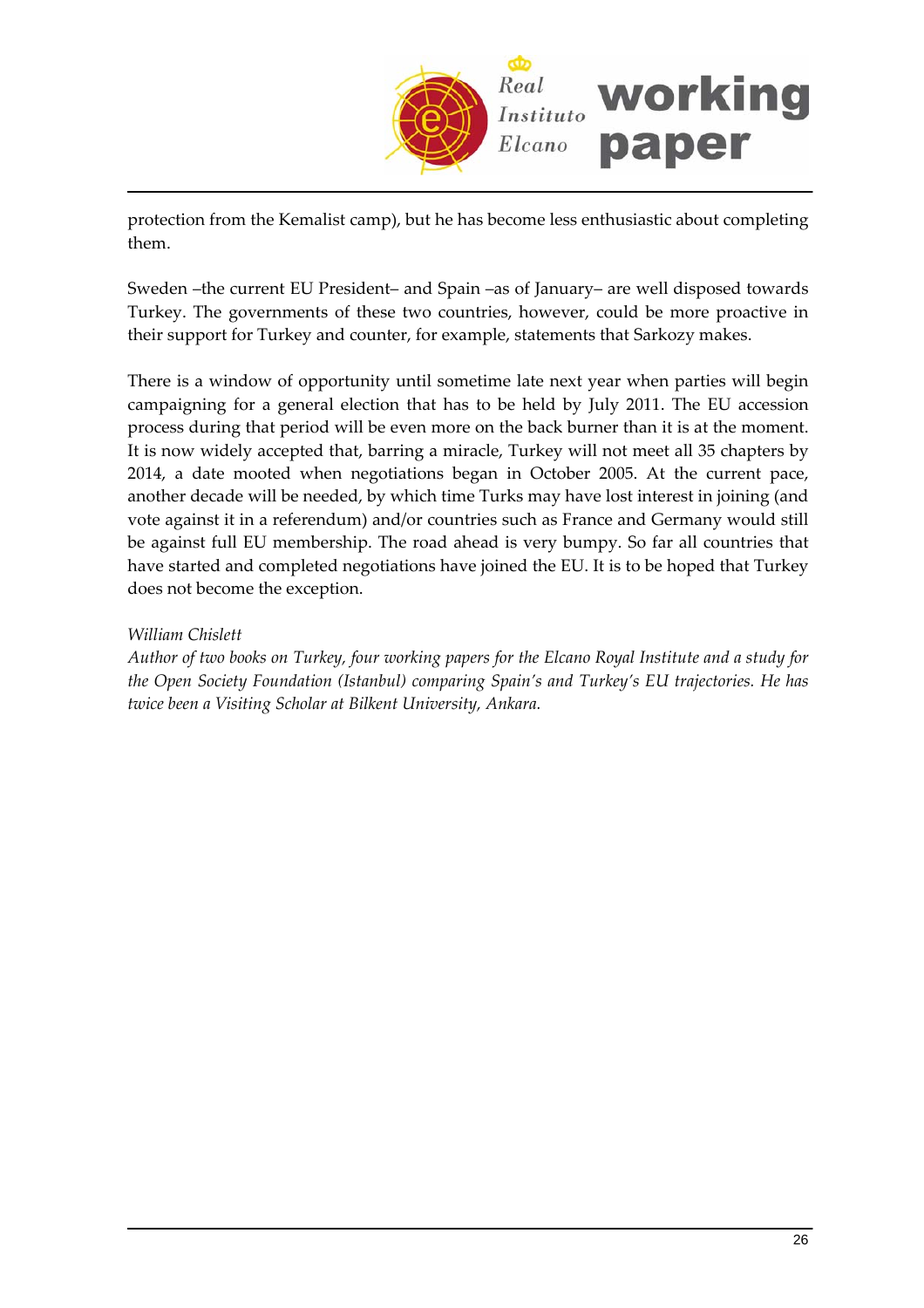

# **Appendices**

# **Appendix 1**. **Turkey's Progress in Negotiating Chapters**

- **(a) Provisionally closed**
- 25. Science and research

## **(b) Opened**

- 4. Free movement of capital
- 6. Company law
- 7. Intellectual property rights
- 10. Info society and media
- 16. Taxation
- 18. Statistics
- 20. Enterprise and industrial policy
- 21. Trans European networks
- 28. Consumer and health protection
- 32. Financial control

## **(c) Chapters to be negotiated (1)**

- 2. Free movement of workers
- 5. Public procurement
- 8. Competition policy
- 10. Information society and media
- 12. Food safety, veterinary and phytosanitary policy
- 15. Energy
- 18. Statistics
- 19. Social policy and employment
- 20. Enterprise and industrial policy
- 21. Trans‐European networks
- 23. Judiciary and fundamental rights
- 24. Justice, freedom and security
- 25. Science and research
- 26. Education and culture
- 27. Environment
- 28. Consumer and health protection
- 31. Foreign, security and defence policy
- 32. Financial control
- (1) As of June 2009.

## **(d) Chapters suspended over Cyprus by the European Council in December 2006**

- 1. Free movement of goods
- 3. Right of establishment and freedom to provide services
- 9. Financial services
- 11. Agricultural and rural affairs
- 13. Fisheries
- 14. Transport policy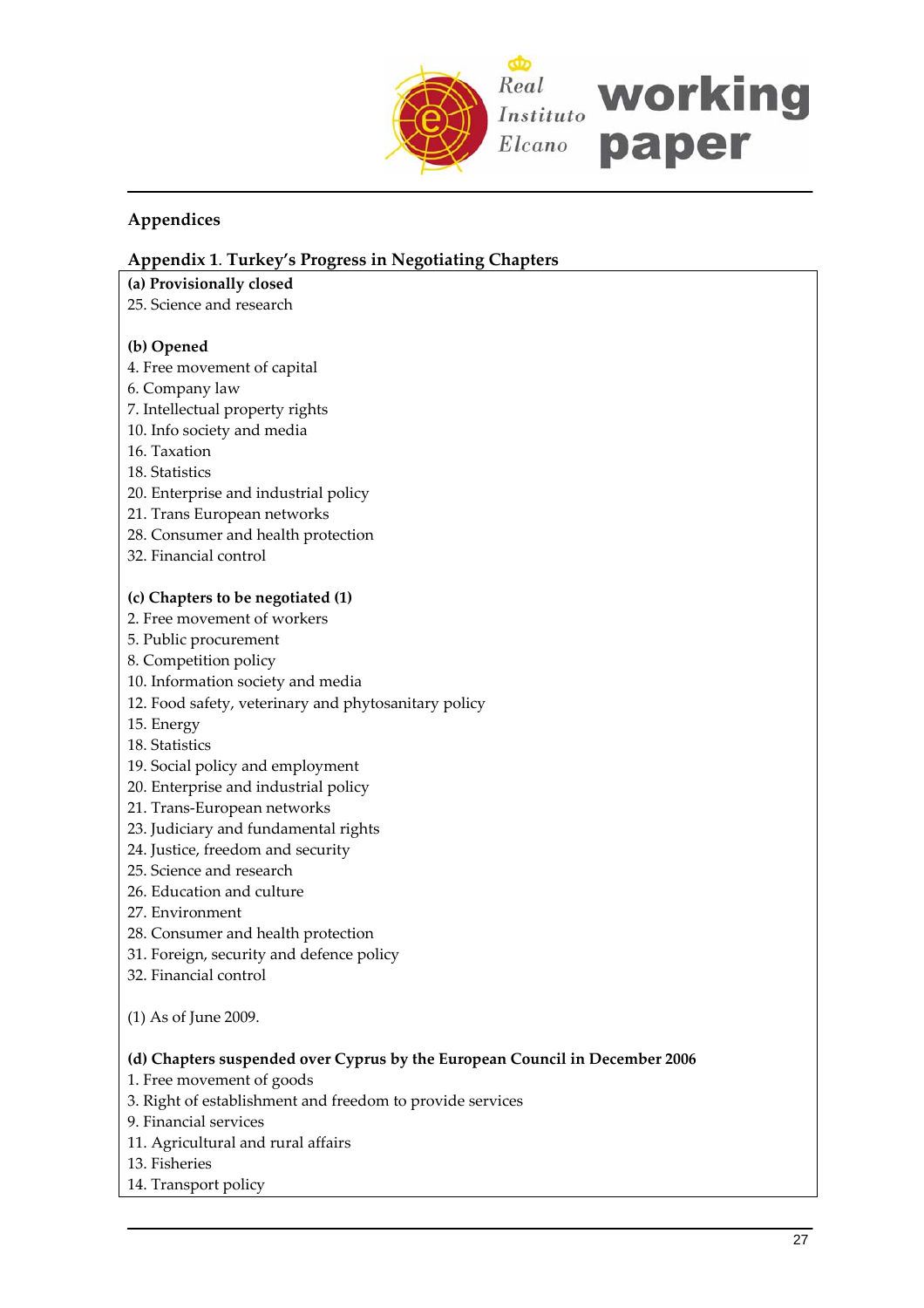

## 29. Customs Union

#### 30. External relations

#### **(e) Chapters opposed by France**

- 11. Agricultural and rural affairs
- 17. Economic and monetary policy
- 22. Regional policy and coordination of structural funds
- 33. Financial and budgetary provisions
- 34. Institutions

# **Appendix 2. Timeline: The Long and Winding Road to the Opening of EU Accession Negotiations**

# **February 18 1952**

Turkey becomes a full member of Nato.

#### **September 20 1959**

Turkey applies to the European Economic Community (EEC) to become an associate member. **May 27 1960**

The army stages a *coup* and remains in power until October 1961. It draws up a new constitution and establishes a mechanism to intervene in politics, the National Security Council.

#### **September 12 1963**

Turkey is made an associate member of the EEC.

**July 22 1970**

Turkey signs an agreement foreseeing its eventual full membership of the bloc.

#### **March 12 1971**

The army hands an ultimatum to Prime Minster Demirel's government. On April 27 1971 martial law is declared in 11 provinces; some leftist and religious political parties are closed down. The state security courts, heavily influenced by the military, are created. The direct influence of the military lasted until the October 1973 elections.

## **July 20 1974**

Turkey invades Cyprus by sea and air following the failure of diplomatic efforts to resolve conflicts between Turkish and Greek Cypriots. After gaining control over 40% of the island, Turkey unilaterally declares a ceasefire.

## **February 13 1975**

Turkish Cypriots establish their own state in the north of the island. Later that year Turkey takes control of most of the US installations within that territory, except the joint defence base at Incirlik, which it reserves for 'Nato tasks alone'.

## **1978‐79**

The EC suggests that Turkey applies for membership along with Greece. Ankara declines the suggestion.

## **September 12 1980**

After months of street fighting between rival left‐wing and right‐wing factions, a third army *coup* topples the Turkish government. Military rule lasts until November 1983. Relations with the EC are virtually frozen.

**1983**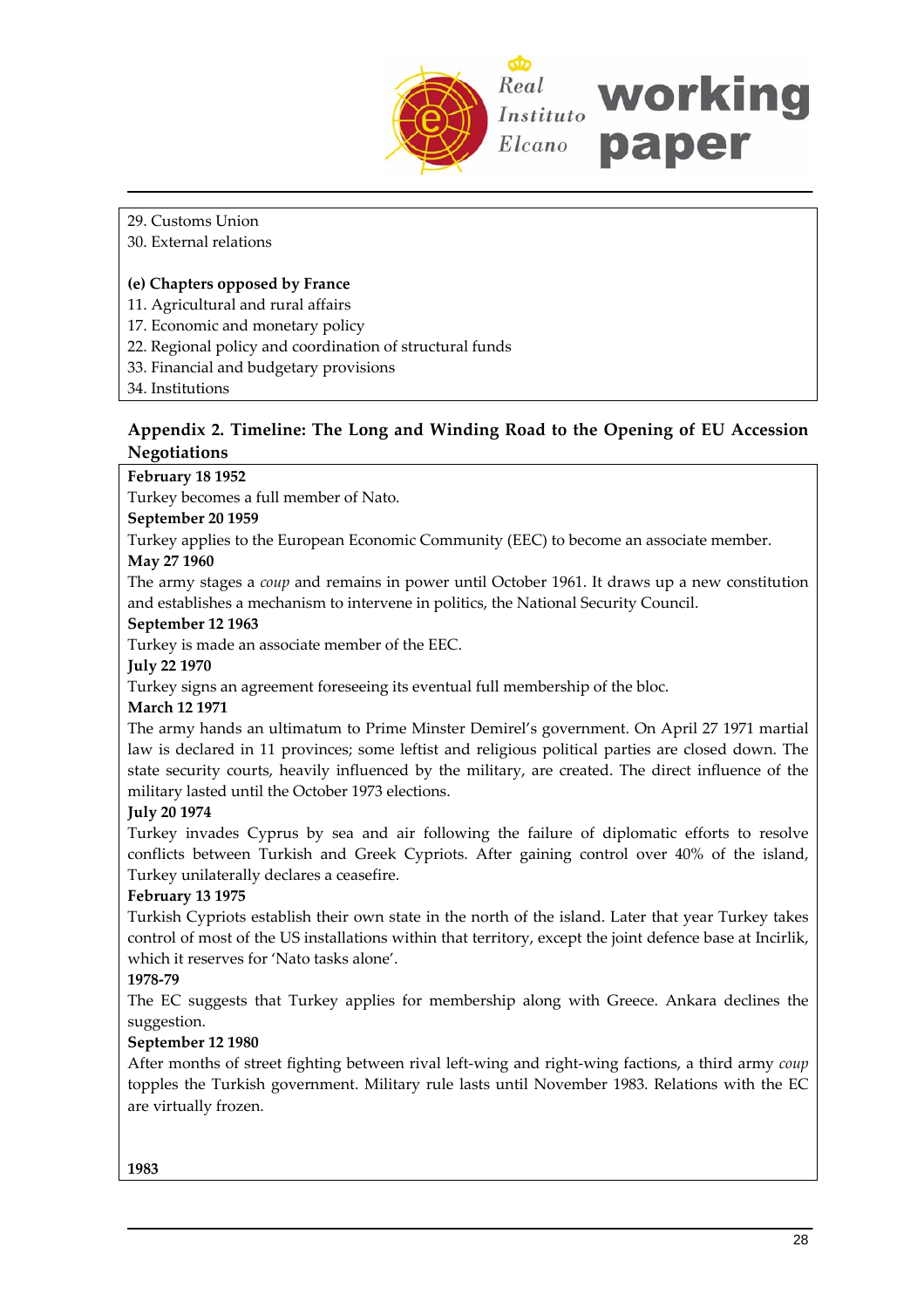

Northern Cyprus declares its territory as the Turkish Republic of Northern Cyprus. The state is recognised by no one else but mainland Turkey. Parliamentary elections are held in Turkey and military rule is ended. Relations with the EC begin to normalise.

### **May 1984**

The Council of Europe accepts the participation of Turkish parliamentarians.

#### **January 26 1987**

Turkey recognises the right of its citizens to file complaints with the European Human Rights Commission.

#### **April 14 1987**

Turkey applies to the EC for full membership.

#### **December 18 1989**

The European Commission endorses Turkey's eligibility for membership, but defers the assessment of its application.

#### **January 1 1996**

A Customs Union between the now‐named European Union (EU) and Turkey enters into force for industrial goods and processed agricultural products.

#### **December 13 1997**

At the Luxembourg summit, EU leaders decline to grant candidate status to Turkey. Ankara reacts angrily, freezing relations and contacts.

#### **June 2 1999**

Abdullah Ocalan, the founder of the Kurdistan Workers' Party (PKK), who led a violent 15‐year campaign for independence for Turkey's 14 million or so Kurds, is convicted by Turkey of treason and separatism and sentenced to death (not carried out).

#### **December 10 1999**

The EU summit in Helsinki recognises Turkey as a 'candidate state destined to join the Union on the basis of the same criteria as applied to the other candidate States'.

#### **April 2000**

The composition of the State Security Courts is changed, to exclude members of the military.

#### **March 2001**

The EU approves the Accession Partnership document, which sets out the political, economic and legislative reforms that Turkey has to carry out to fulfil the accession criteria. Cyprus is included as part of the 'Political Dialogue and Political Criteria'.

#### **March 19 2001**

The Turkish Government publishes the National Programme for the Adoption of the *Acquis*, with a detailed explanation of the reforms to fulfil the accession criteria.

#### **October 3 2001**

The Turkish Grand National Assembly approved 34 amendments to the Constitution, the most ambitious overhaul since its entry into force in 1982, in order to meet the Copenhagen political criteria.

## **August 3 2002**

The Turkish Parliament passes sweeping reforms, including the abolition of the death penalty and the easing of bans on the use of the Kurdish language, to meet some of the EU's human rights criteria.

#### **November 3 2002**

The conservative Justice and Development Party (AKP), which has Islamic roots, wins a general election partially on a pledge to drive forward Turkey's sagging EU bid.

# **November 30 2002**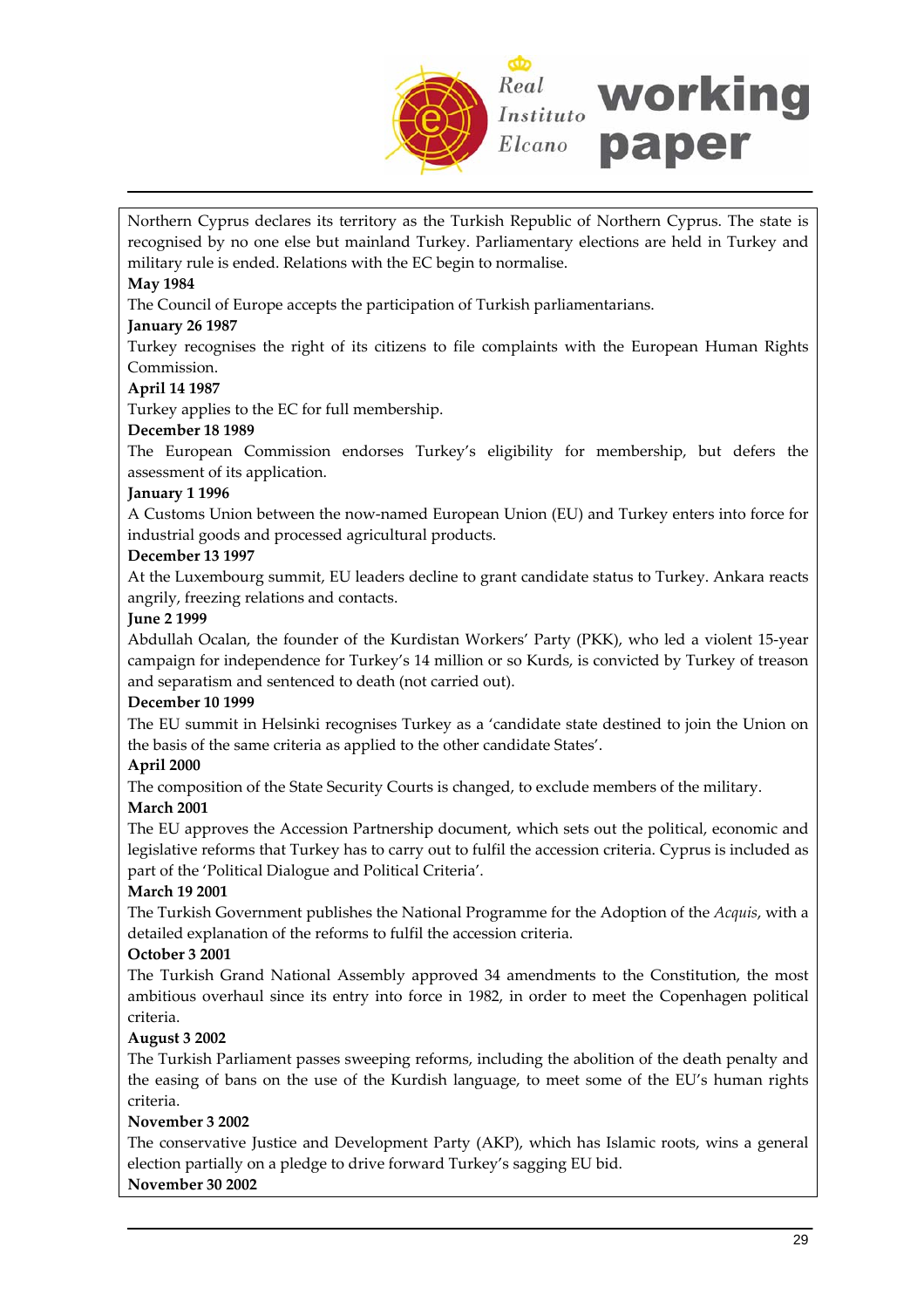

The state of emergency in all remaining provinces of the south-east was lifted.

## **December 11 2002**

The Turkish Parliament approves a clutch of constitutional reforms that make it harder to shut down parties and easier to prosecute torturers.

## **December 12 2002**

The EU summit at Copenhagen decides to accept Cyprus in May 2004, despite faltering talks to reunify the island. It proposes a December 2004 review of Turkey's progress in fulfilling the Copenhagen political criteria for EU membership, and if the outcome is positive accession negotiations will be opened 'without delay'.

# **April 2003**

The EU Council approves a revised Accession Partnership, specifying the remaining priority areas for reform. In July the Turkish government publishes a revised National Programme for the Adoption of the *Acquis*.

## **July 2003**

The seventh reform package reduces the influence of the armed forces via the powerful National Security Council. The Council becomes more of an advisory body.

# **November 5 2003**

The European Commission released its sixth regular report on Turkey's progress towards accession. It said the government had 'shown great determination in accelerating the pace of reforms' but 'on the ground, implementation of the reforms is uneven'. The report warned that Turkey's hopes of starting formal accession talks with the EU could face a 'serious obstacle' if no settlement is reached over the divided island of Cyprus by May 2004 (when Cyprus joins the EU). **January 15 2004**

Romano Prodi is the first President of the European Commission to visit Turkey since 1963.

# **March 31 2004**

Talks on a revised UN plan for the unification of Cyprus failed to win endorsement from the leaders of the island's Greeks. But the United Nations decided to go ahead anyway and put its plans to a vote in both parts of Cyprus on April 24, ahead of the island's entry into the EU on May 1.

# **April 24 2004**

The Greek‐Cypriot part of Cyprus entered the EU, but not the Turkish‐Cypriot part, after more than three-quarters of Greek-Cypriots voted against the UN plan to reunite the island. Turkish-Cypriots, in contrast, endorsed the plan. Both sides had to accept the reunification plan in order for the whole island to join the EU.

## **September 6 2004**

An Independent Commission of Europeans who previously held high positions in public office, including Marcelino Oreja, a former Spanish Foreign Minister and EU Commissioner, called for the EU to treat Turkey's case with 'respect, fairness and consideration'.

## **September 13 2004**

Less than a month before the landmark report by the European Commission on Turkey's progress towards meeting the criteria for starting accession talks, Brussels warned Ankara that unless it removed proposals before parliament to criminalise adultery it would not meet the minimum criteria required of aspiring members. Recep Tayyip Erdogan, the Turkish Prime Minister, accused the EU of interfering in the country's internal affairs, but withdrew the proposals.

## **September 26, 2004**

The Turkish parliament held an emergency session and approved reforms of the penal code including tougher sentences for torture and 'honour killings'.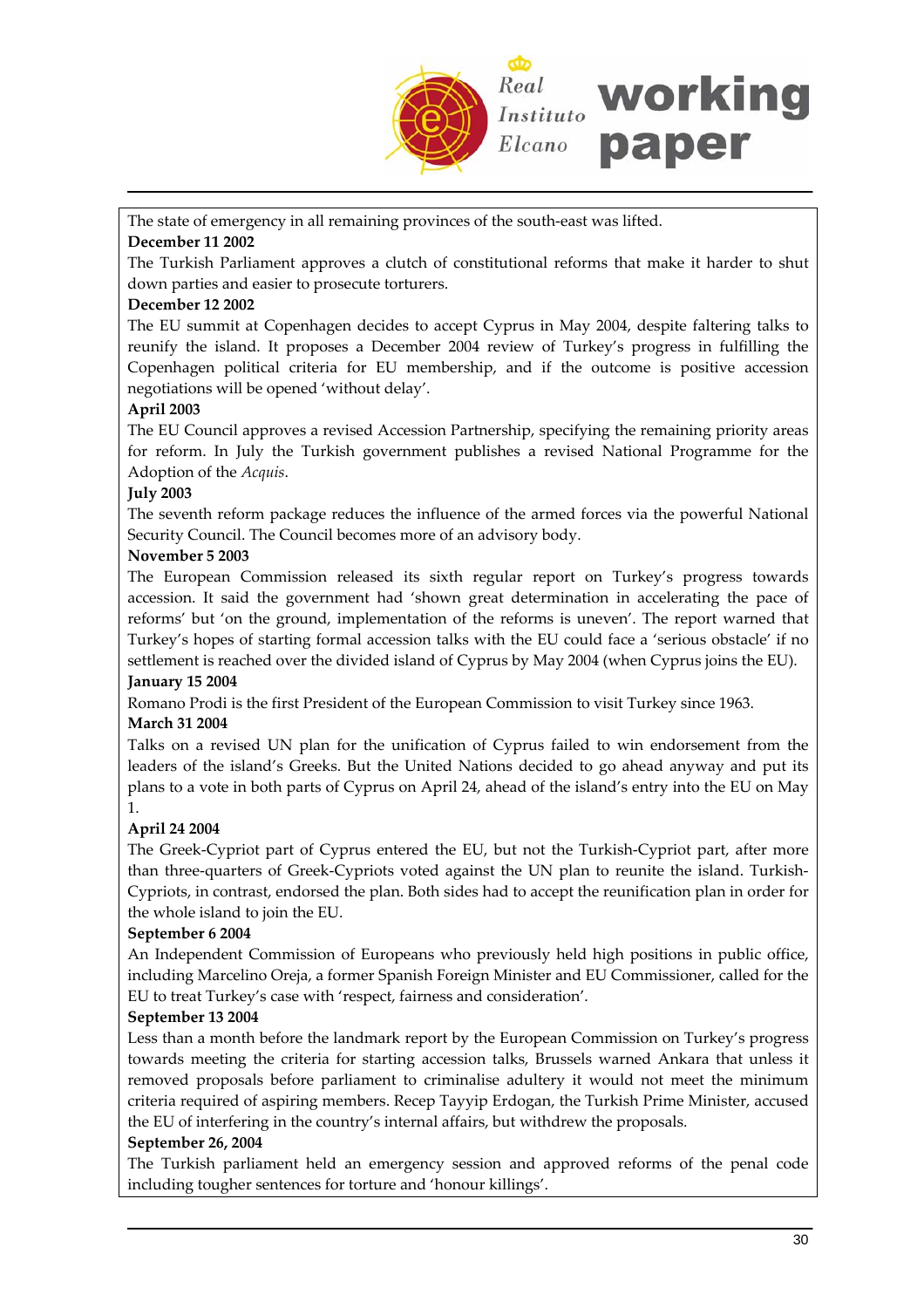

# **October 6, 2004**

The European Commission issues a report recommending that the European Council at its meeting in December opens accession negotiations, but with certain conditions.

#### **December 17, 2004**

EU leaders agree at the Brussels summit to open talks on Turkeyʹs EU accession. The decision, made at a summit in Brussels, follows a deal over an EU demand that Turkey recognise Cyprus as an EU member.

#### **October 3, 2005**

EU membership negotiations officially launched.

# **Appendix 3. Basic Statistics, Spain and Turkey (1)**

|                                                                            | Spain            | <b>Turkey</b>     |
|----------------------------------------------------------------------------|------------------|-------------------|
| Population (million)                                                       | 46.6             | 71.9              |
| Unemployment rate (%)                                                      | 11.3             | 9.4               |
| GDP (Purchasing Power Parity, US\$ bn)                                     | 1,396,881        | 915,184           |
| Per capita GDP (Purchasing Power Parity) (US\$)                            | 30,621           | 13,138            |
| Per capita GDP (Purchasing Power Parity, EU-27=100)                        | 104              | 45                |
| GDP structure (%)                                                          |                  |                   |
| Primary sector                                                             | 3.4              | 9.4               |
| Secondary sector                                                           | 29.0             | 33.5              |
| Tertiary sector                                                            | 67.6             | 50.8              |
| Merchandise exports (% of GDP)                                             | 17.6             | 19.3              |
| Imports of goods (% of GDP)                                                | 25.7             | 26.6              |
| Number of tourists (million)                                               | 57.4             | 30.9              |
| Current account (% of GDP)                                                 | $-9.5$           | $-5.7$            |
| Inflation (annual % change in CPI)                                         | 4.1              | 10.4              |
| General government balance (% of GDP)                                      | $-3.8$           | $-1.8$            |
| General government debt (% of GDP)                                         | 39.5             | 40.0              |
| Inward stock of foreign direct investment (US\$ billion)                   | 537.4 (2007)     | 145.5 (2007)      |
| Outward stock of Spanish investment abroad (US\$ billion)                  | 636.8 (2007)     | 12.2 (2007)       |
| Total tax revenue (% of GDP)                                               | 32.8             | 23.7 (2007)       |
| Spending on R&D (% of GDP)                                                 | 1.27(2007)       | 0.58(2006)        |
| Passenger cars per 1,000 inhabitants                                       | 445 (2006)       | 84 (2006)         |
| Fertility rate                                                             | 1.46             | 2.20              |
| UN human development index (2)                                             | 0.949(2005)      | 0.775(2005)       |
| Life expectancy at birth (years)                                           | 81 (2007)        | 72 (2007)         |
| Percentage of population under the age of 15                               | 14.5             | 26.4              |
| Percentage of population over the age of 65                                | 16.7             | 7.0               |
| Gini coefficient of income inequality (mid-2000s) (3)                      | 0.319            | 0.430             |
| Transparency International Corruption Perceptions Index (Rank & score) (4) | 28th, 6.5        | 58th, 4.6         |
| Gender empowerment (ranking in UN Development Programme's measure)         | 12th             | 90th              |
| Press freedom index (Reporters without Borders)                            | 36 <sup>th</sup> | 102 <sup>nd</sup> |
| Prisoners per 100,000 inhabitants (average of years 2005-07)               | 146              | 102               |
| Number of governments since 1977 (5)                                       | 10               | 20                |
| Military expenditure (% of GDP)                                            | 1.0(2006)        | 2.9 (2006)        |

(1) 2008 unless otherwise stated.

(2) The maximum value is one.

(3) The closer to zero the more equal the income distribution.

(4) The closer to 10 the cleaner the country.

(5) This is taken as the reference year because it was when Spain had its first free elections since 1936.

Source: Eurostat, OECD, Turkish Statistical Institute, UNCTAD, UN Human Development Report, World Development